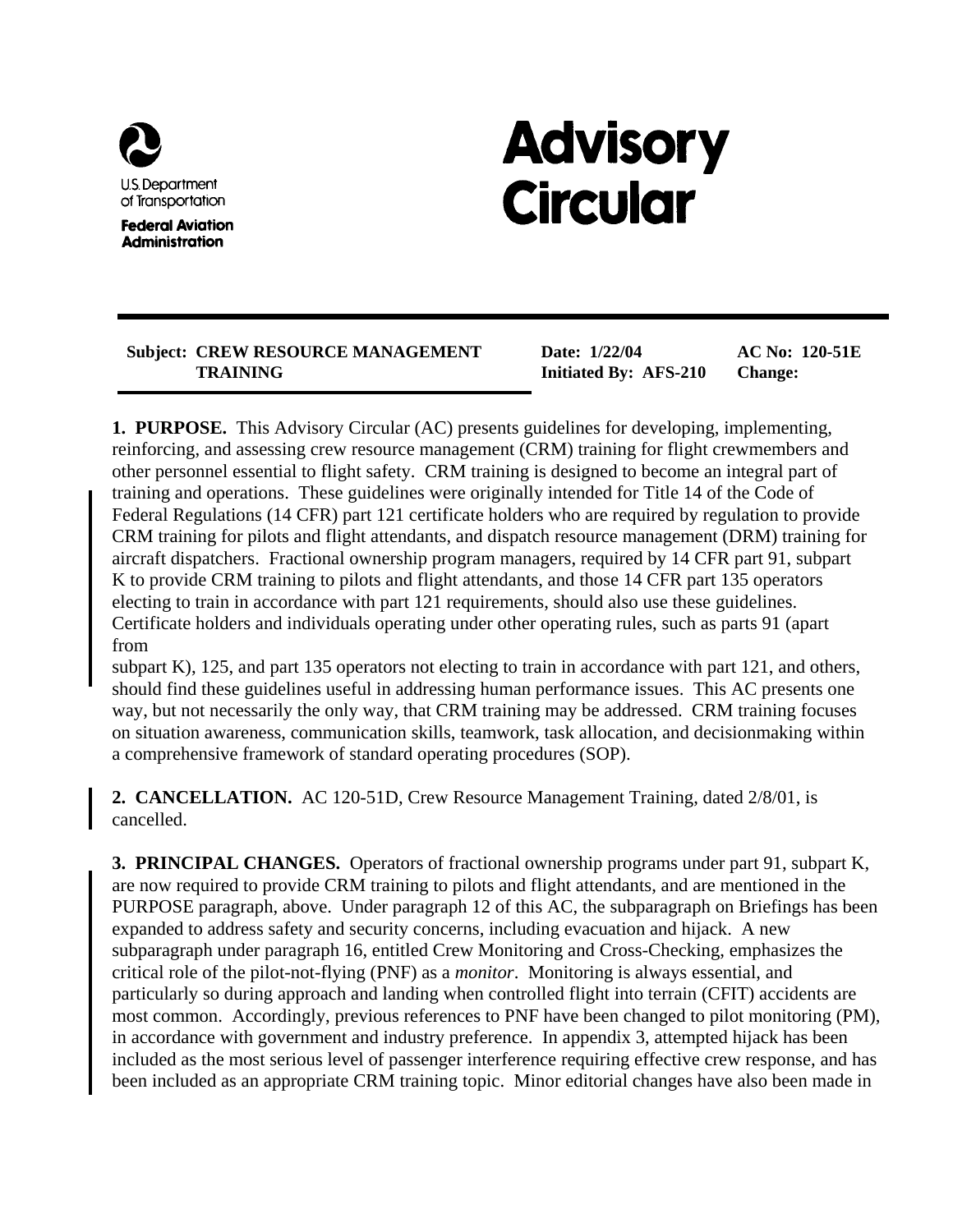this revision. Text that has been changed from AC 120-51D is marked with a vertical bar in the left margin.

**4. RELATED REGULATIONS (Title 14 of the Code of Federal Regulations).** Part 91, section 91.1073; Part 121, subpart N and O, part 135, subparts E and H; sections 121.400-405, 121.409-422, 121.424, 121.427, 121.432-433, 121.434, 121.440-443, 135.243-245, 135.293-295 135.299-301, 135.321-331 and 135.335-351; Special Federal Aviation Regulation (SFAR) No. 58.

**5. DEFINITIONS.** The human factors safety challenge and the CRM training response may be defined as follows:

**a. Human Factors.** The multidisciplinary field of human factors is devoted to optimizing human performance and reducing human error. It incorporates the methods and principles of the behavioral and social sciences, engineering, and physiology. It is the applied science that studies people working together in concert with machines. It embraces variables that influence individual performance and variables that influence team or crew performance. It is recognized that inadequate system design or inadequate operator training can contribute to individual human error that leads to system performance degradation. Further, it is recognized that inadequate design and management of crew tasks can contribute to group errors that lead to system performance degradation.

**b. CRM Training.** The application of team management concepts in the flight deck environment was initially known as cockpit resource management. As CRM training evolved to include flight attendants, maintenance personnel and others, the phrase "Crew Resource Management" was adopted.

**(1)** As used in this AC, CRM refers to the effective use of all available resources: human resources, hardware, and information. Other groups routinely working with the cockpit crew, who are involved in decisions required to operate a flight safely, are also essential participants in an effective CRM process. These groups include but are not limited to:

- **(a)** Aircraft dispatchers.
- **(b)** Flight attendants.
- **(c)** Maintenance personnel.
- **(d)** Air traffic controllers.

**(2)** CRM training is one way of addressing the challenge of optimizing the human/machine interface and accompanying interpersonal activities. These activities include team building and maintenance, information transfer, problem solving, decisionmaking, maintaining situation awareness, and dealing with automated systems. CRM training is comprised of three components: initial indoctrination/awareness, recurrent practice and feedback, and continual reinforcement.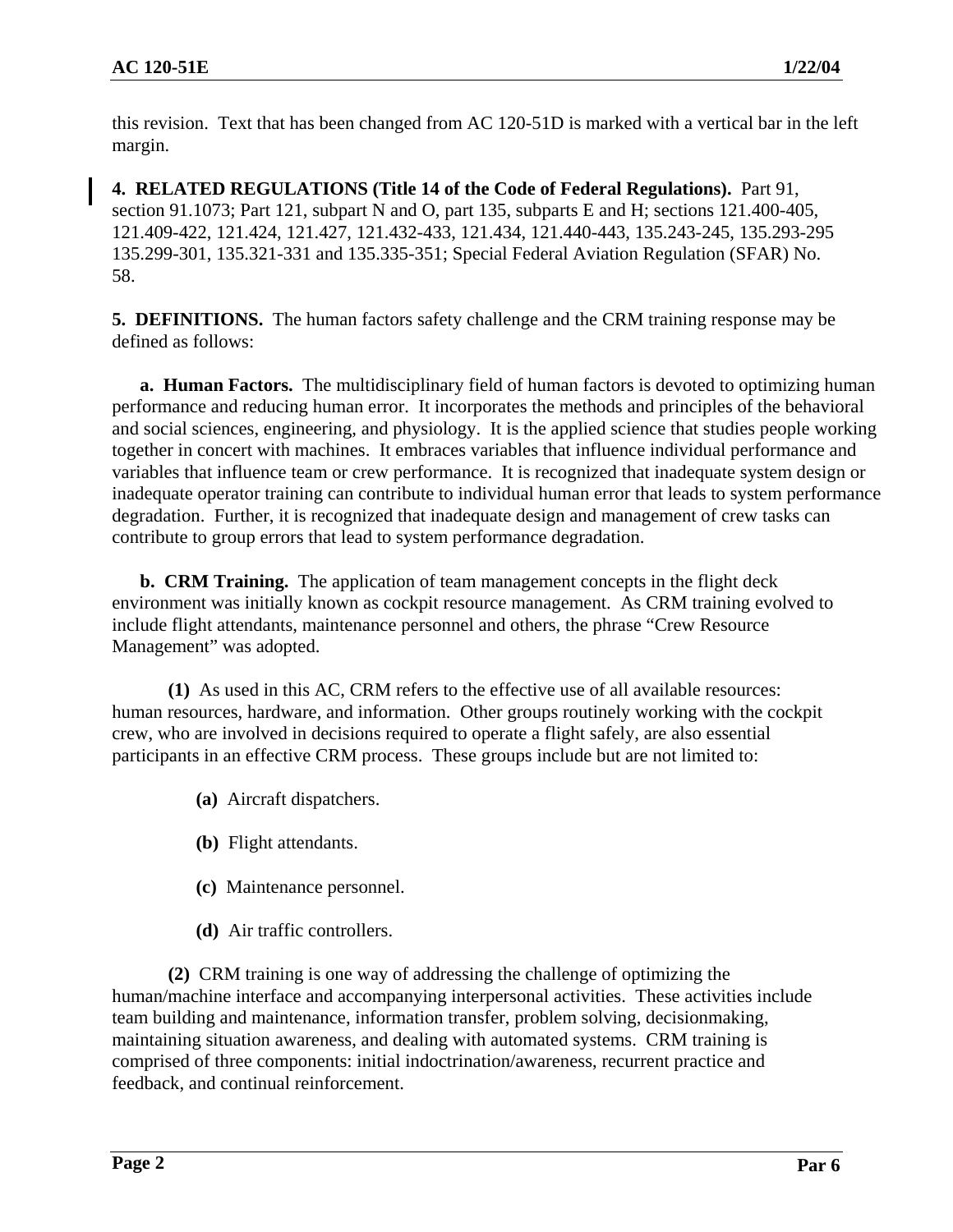#### **6. RELATED READING MATERIAL.**

**a.** AC 120-35B, Line Operational Simulations: Line-Oriented Flight Training, Special Purpose Operational Training, Line Operational Evaluation.

**b.** AC 120-48, Communication and Coordination Between Flight Crewmembers and Flight Attendants.

- **c.** AC 120-54, Advanced Qualification Program.
- **d.** AC 120-71, Standard Operating Procedures for Flightdeck Crewmembers
- **e.** AC 121-32, Dispatch Resource Management Training.

**NOTE: Many ACs may be downloaded free of charge from the following FAA public Web site:** 

> **[www.faa.gov](http://www.faa.gov/) Click on Regulations & Policies Click on Advisory Circulars**

**Free ACs may be obtained by mail from:** 

**U.S. Department of Transportation Subsequent Distribution Office, SVC-121.23 Ardmore East Business Center**  3341 O 75<sup>th</sup> Ave. **Landover, MD 20785** 

**f.** Guidelines for Situation Awareness Training, NAWCTSD/FAA/UCF Partnership for Aviation Team Training. This document may be viewed, downloaded, or printed at the following Web site: [http://www.faa.gov/avr/afs/train.htm.](http://www.faa.gov/avr/afs/train.htm)

**g.** Controlled Flight into Terrain Education and Training Aid, Flight Safety Foundation, International Civil Aviation Organization (ICAO), and the FAA. This document may be viewed, downloaded, or printed at the following Web site: [http://www.faa.gov/avr/afs/train.htm.](http://www.faa.gov/avr/afs/train.htm)

**h.** International Civil Aviation Organization (ICAO) Annex 13 on Human Factors. This document may be obtained from ICAO Document Sales Unit, Montreal, Quebec, Canada, 514-954- 8022.

**i.** For detailed information on the recommendations made in this AC, the reader is encouraged to review Crew Resource Management: An Introductory Handbook published by the Federal Aviation Administration (FAA) (Document No. DOT/FAA/RD-92/26). Additional background material can be found in Cockpit Resource Management Training: Proceedings of a NASA/MAC Workshop, 1987. The National Aeronautics and Space Administration (NASA) Conference Proceedings (CP) number is 2455. The National Plan for Aviation Human Factors defines research issues related to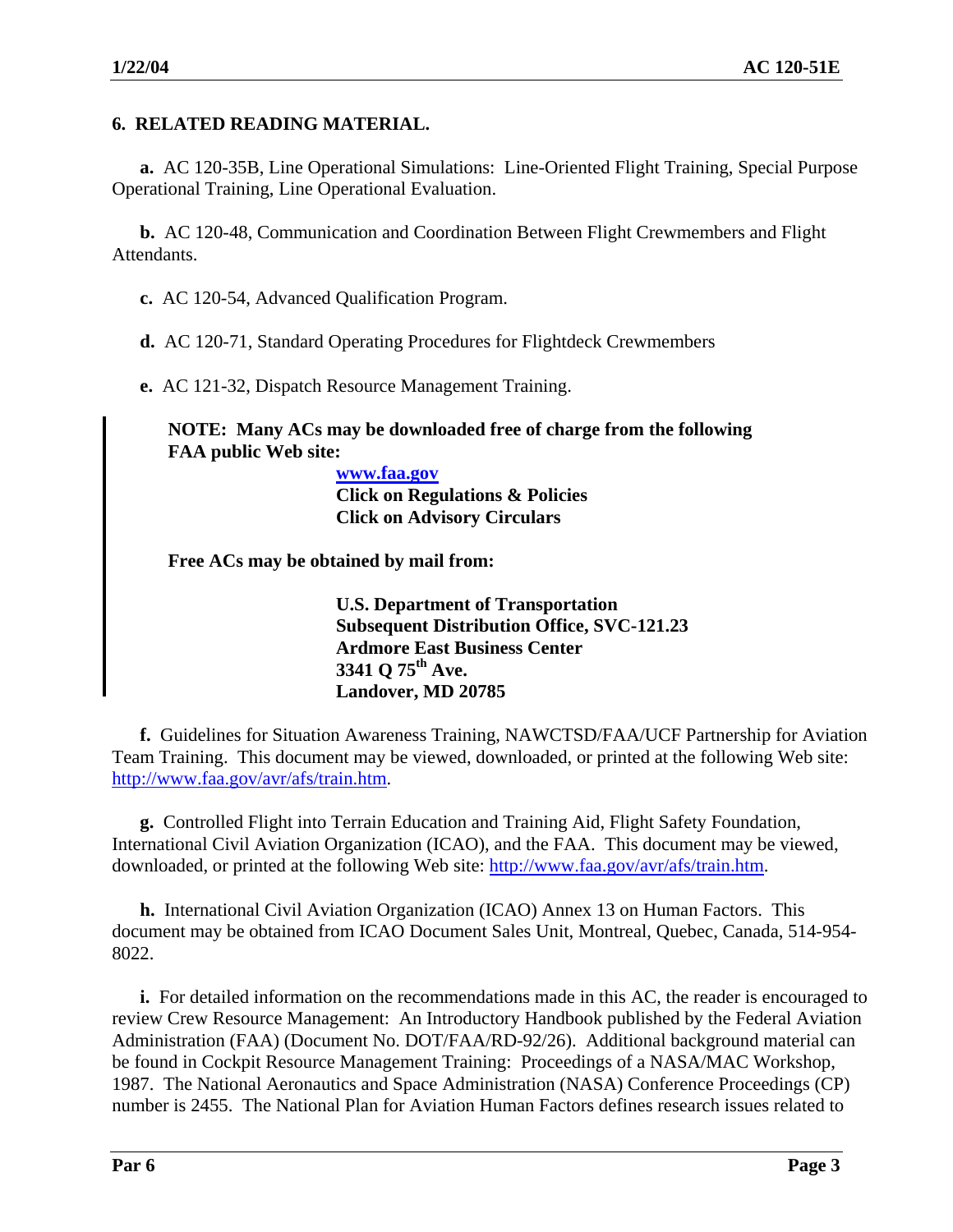crew coordination and training. Copies of the preceding publications may be purchased from the National Technical Information Service, U.S. Department of Commerce, 5285 Port Royal Road, Springfield, Virginia 22161. The telephone numbers for National Technical Information Service are: (800) 553-6847 (553-NTIS), and (703) 605-6000; fax: (703) 605-6900.

**j.** Descriptions of relevant research findings, methodological issues, and organizational experience can be found in Helmreich, R.L., and Wilhelm, J.A., (1991) "Outcomes of CRM Training," International Journal of Aviation Psychology, 1, 287-300; in Helmreich, R.L., and Foushee, H.C., "Why Crew Resource Management: Empirical and Theoretical Bases of Human Factors Training in Aviation"; in Orasanu, J., "Decisionmaking in the Cockpit"; and in Gregorich, S.E., and Wilhelm, J.A., "Crew Resource Management Training Assessment." Each of the preceding appears as a chapter in E.L. Wiener, B.G. Kanki, and R.L. Helmreich (Eds.), (1993), Cockpit Resource Management, Academic Press, Orlando, FL. For more detail on certain evolving concepts of CRM:

**(1)** Error management, see: Human Error, J.T. Reason. New York: Cambridge University Press, 1990. Also, Management the Risks of Organizational Accidents, J.T. Reason, Brookfield, VT, Ashgate Publishing, 1997.

**(2)** Advanced crew resource management (ACRM), see: "Developing Advanced Crew Resource Management (ACRM) Training: A Training Manual," Seamster, Boehm-Davis, Holt, Schultz, 8-1-98. http://www.hf.faa.gov/products/dacrmt/dacrmt.html.

**(3)** Culture issues, see: "Culture, Error, and Crew Resource Management," book chapter from Applying Resource Management in Organizations: A Guide for Professionals, in press. (Helmreich, Wilhelm, Klinect, and Merritt) (http://www.psy.utexas.edu/psy/helmreich/nasaut.htm).

**(4)** Situation awareness, see: "Cockpit Distractions and Interruptions," Dismukes, Young, Sumwalt, December, 1998. http://asrs.arc.nasa.gov/directline\_issues/dl10\_distract.htm.

**7. BACKGROUND.** Investigations into the causes of air carrier accidents have shown that human error is a contributing factor in 60 to 80 percent of all air carrier incidents and accidents. Long-term NASA research has demonstrated that these events share common characteristics. Many problems encountered by flightcrews have very little to do with the technical aspects of operating in a multi-person cockpit. Instead, problems are associated with poor group decisionmaking, ineffective communication, inadequate leadership, and poor task or resource management. Pilot training programs historically focused almost exclusively on the technical aspects of flying and on an individual pilot's performance; they did not effectively address crew management issues that are also fundamental to safe flight.

**a.** The National Transportation Safety Board (NTSB), the FAA, and many other parties have identified SOPs as a persistent element in these problems, which sometimes have led to accidents. SOPs define the shared mental model upon which good crew performance depends. Too often, wellestablished SOPs have been unconsciously ignored by pilots and others; in other cases, they have been consciously ignored. In still other cases, SOPs have been inadequately developed by the operator for use by its pilots, flight attendants, or aircraft dispatchers, or a significant SOP has been omitted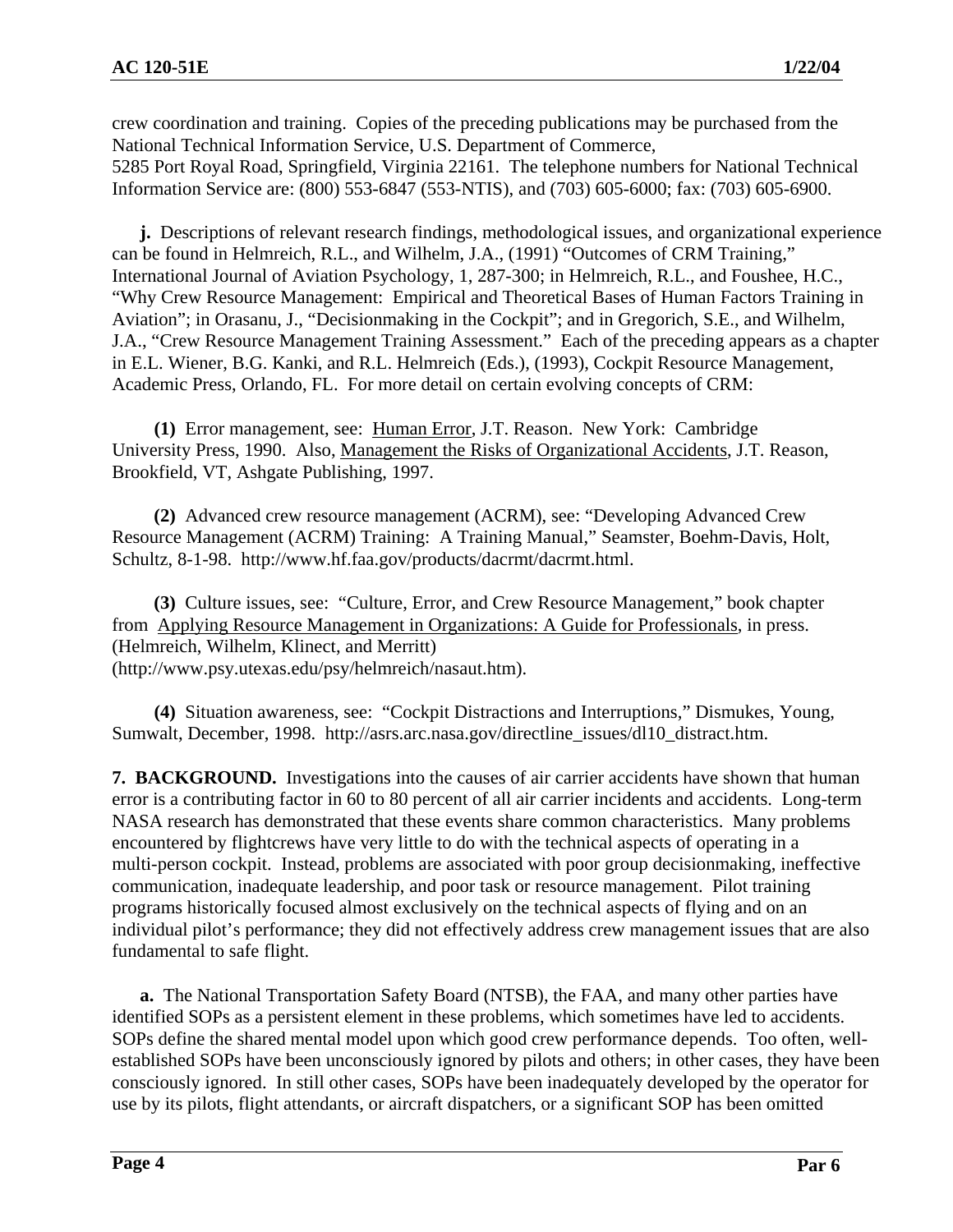altogether from an operator's training program. The Commercial Aviation Safety Team (CAST), a coalition of industry and government organizations, including the FAA, chartered by the White House in 1997, has undertaken to reduce the air carrier accident rate by 80 percent by the year 2007. Initiatives to improve SOPs and adherence to those SOPs are among the top-priority safety initiatives now being implemented by CAST.

**b.** Industry and government have come to the consensus that training programs should place emphasis on the factors that influence crew coordination and the management of crew resources. The need for additional training in communication between cockpit crewmembers and flight attendants has been specifically identified.

**c.** Coordinated efforts by representatives from the aviation community have produced valuable recommendations for CRM training. This collaborative process has occurred under the auspices of the Aviation Rulemaking Advisory Committee (ARAC). ARAC comprises representatives from a broad array of aviation organizations, including pilots' and flight attendants' associations, aircraft manufacturers, government offices, and others. ARAC is chaired by the Director of the FAA's Office of Rulemaking and is subdivided into working groups. One of those working groups is the Training and Qualifications Working Group. This AC is one product that has come from that working group and represents the sum of many parts. While compliance with this AC is not mandatory, the recommendations it contains provide a useful reference for understanding and applying the critical elements of CRM training.

**d.** Continuing NASA and FAA measurements of the impact of CRM training show that after initial indoctrination, significant improvement in attitudes occurs regarding crew coordination and flight deck management. In programs that also provide recurrent training and practice in CRM concepts, significant changes have been recorded in flightcrew performance during line-oriented flight training (LOFT) and during actual flight. CRM-trained crews operate more effectively as teams and cope more effectively with nonroutine situations.

**e.** Research also shows that when there is no effective reinforcement of CRM concepts by way of recurrent training, improvements in attitudes observed after initial indoctrination tend to disappear, and individuals' attitudes tend to revert to former levels.

**8. THE MISSION OF CRM TRAINING.** CRM training has been conceived to prevent aviation accidents by improving crew performance through better crew coordination.

**9. BASIC CONCEPTS OF CRM.** CRM training is based on an awareness that a high degree of technical proficiency is essential for safe and efficient operations. Demonstrated mastery of CRM concepts cannot overcome a lack of proficiency. Similarly, high technical proficiency cannot guarantee safe operations in the absence of effective crew coordination.

**a.** Experience has shown that lasting behavior changes in any environment cannot be achieved in a short time, even if the training is well designed. Trainees need awareness, practice and feedback, and continuing reinforcement: in brief, time to learn attitudes and behaviors that will endure. To be effective, CRM concepts must be permanently integrated into all aspects of training and operations.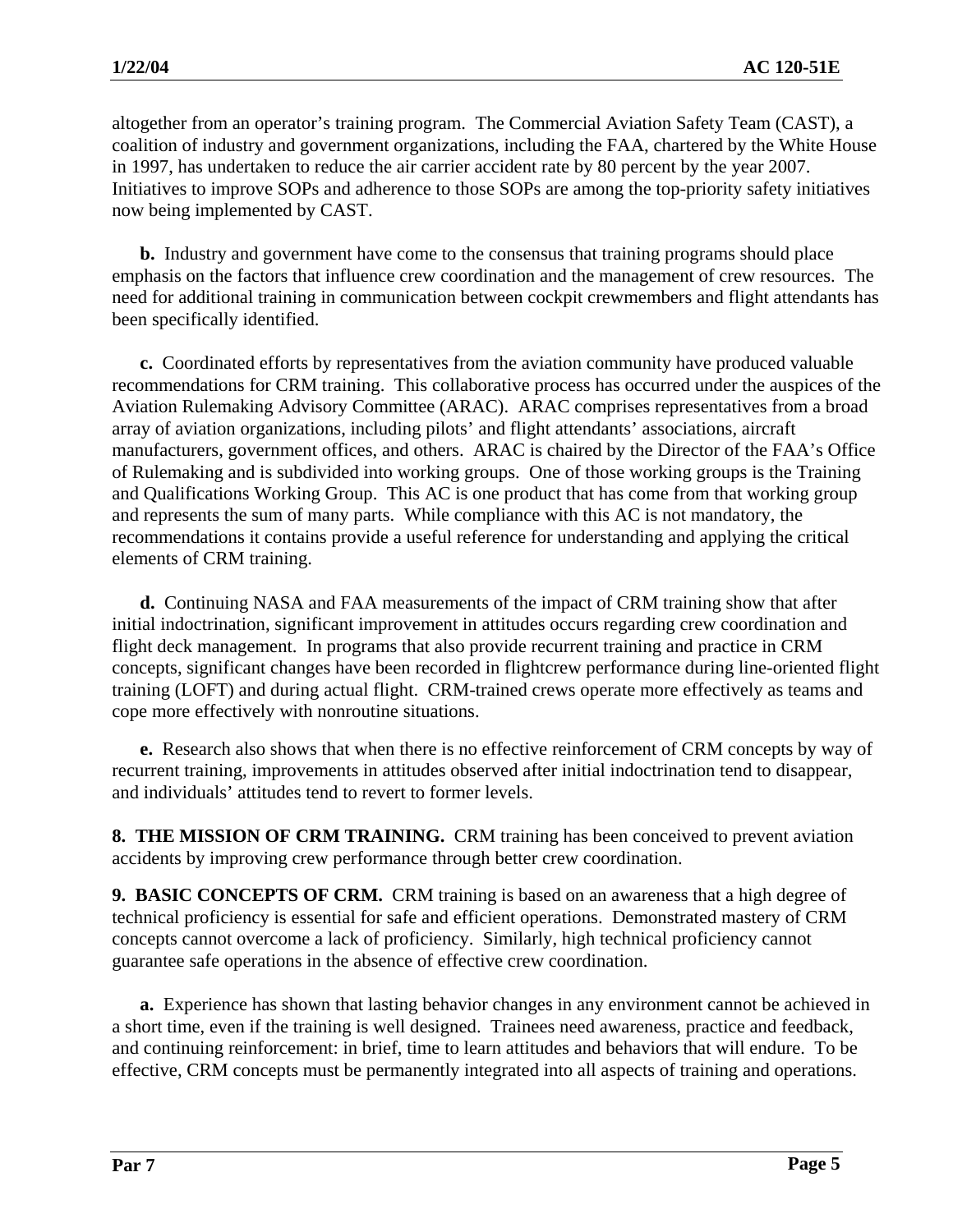**b.** While there are various useful methods in use in CRM training today, certain essentials are universal:

**(1)** CRM training is most effective within a training program centered on clear, comprehensive SOPs.

**(2)** CRM training should focus on the functioning of crewmembers as teams, not as a collection of technically competent individuals.

**(3)** CRM training should instruct crewmembers how to behave in ways that foster crew effectiveness.

**(4)** CRM training should provide opportunities for crewmembers to practice the skills necessary to be effective team leaders and team members.

**(5)** CRM training exercises should include all crewmembers functioning in the same roles (e.g., captain, first officer, and/or flight engineer, flight attendants) that they normally perform in flight.

**(6)** CRM training should include effective team behaviors during normal, routine operations.

**c.** Good training for routine operations can have a strong positive effect on how well individuals function during times of high workload or high stress. During emergency situations, it is highly unlikely (and probably undesirable) that any crewmember would take the time to reflect upon his or her CRM training in order to choose the appropriate behavior. But practice of desirable behaviors during times of low stress increases the likelihood that emergencies will be handled effectively.

**d.** Effective CRM has the following characteristics:

**(1)** CRM is a comprehensive system of applying human factors concepts to improve crew performance.

**(2)** CRM embraces all operational personnel.

**(3)** CRM can be blended into all forms of aircrew training.

**(4)** CRM concentrates on crewmembers' attitudes and behaviors and their impact on safety.

**(5)** CRM uses the crew as the unit of training.

**(6)** CRM is training that requires the active participation of all crewmembers. It provides an opportunity for individuals and crews to examine their own behavior, and to make decisions on how to improve cockpit teamwork.

**(a)** LOFT sessions provide an extremely effective means of practicing CRM skills and receiving reinforcement (see section 121.409 and part 121, appendix H).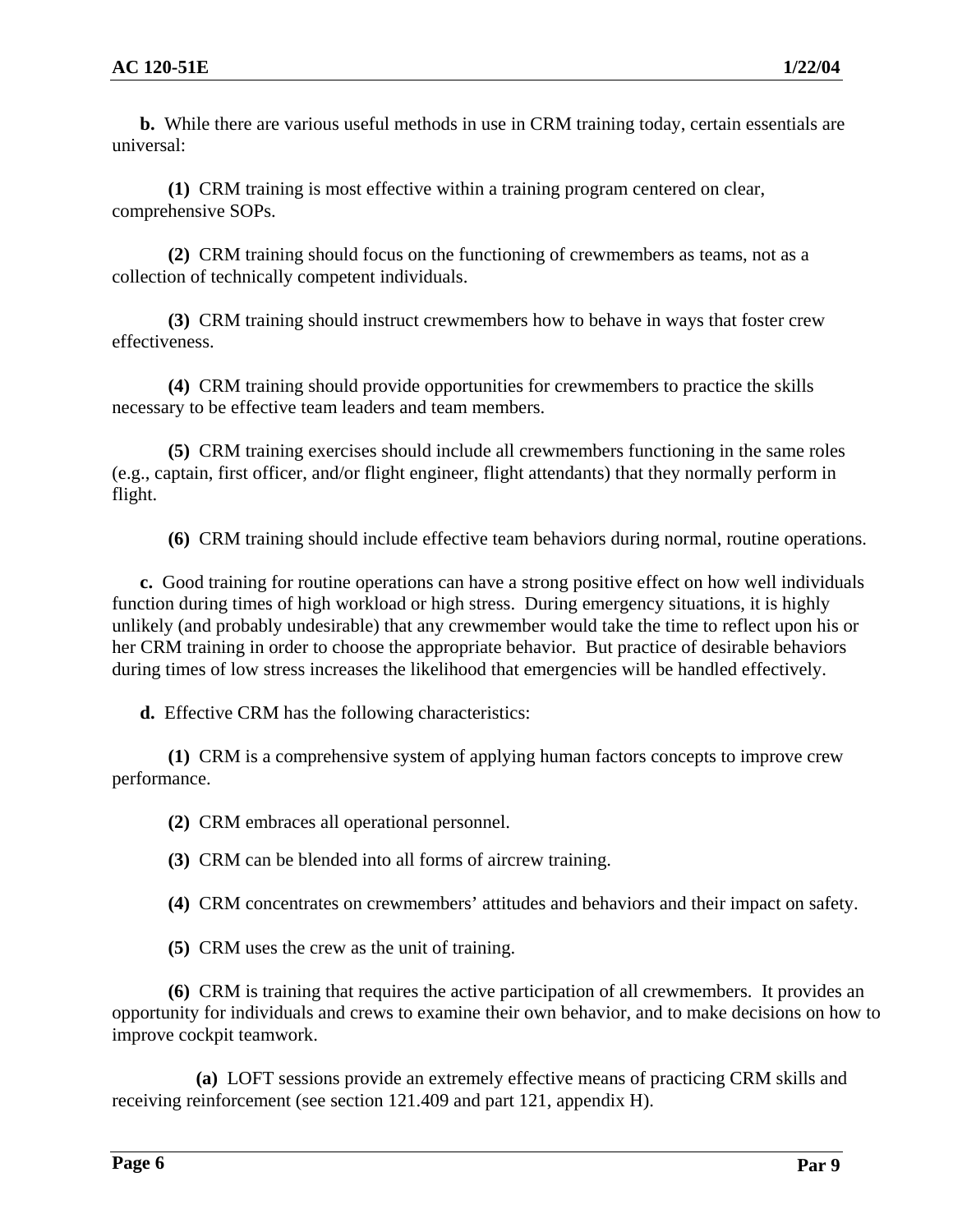**(b)** Audiovisual (taped) feedback during debriefing of LOFT and other training is an excellent way for flight crewmembers to assess their skills as individuals and as team members. Bulk erasure of taped sessions is suggested to encourage candor among participants while assuring their privacy.

**(c)** In cases where simulators are not available, crewmembers can participate in group problem-solving activities designed to exercise CRM skills. Through taped feedback during debriefing, they can then assess the positive and negative behaviors of all crewmembers.

**(d)** Crewmembers may also participate in role-playing exercises. Such exercises permit practice in developing strategies for dealing with events or event sets, and enable analysis of behaviors shown while dealing with them. Again, taping the role-playing exercises is useful for assessment and feedback during debriefing. Crewmembers' abilities can be clearly observed in such areas as adherence to SOPs, decisionmaking, teamwork, and leadership.

**(e)** Attitude and/or personality measures can also be used to provide feedback to participants, allowing them to assess their own strengths and weaknesses.

**(7)** Success of CRM training depends upon check airmen, instructors, and supervisors who are highly qualified in the operator's SOPs and specially trained in CRM.

**10. FUNDAMENTALS OF CRM TRAINING IMPLEMENTATION.** Research programs and airline operational experience suggest that the greatest benefits are achieved by adhering to the following practices:

**a. Assess the Status of the Organization Before Implementation.** It is important to know how widely CRM concepts are understood and practiced before designing specific training. Surveys of crewmembers, management, training, and standards personnel, observation of crews in line observations, and analysis of incident/accident reports can provide essential data for program designers.

**b. Get Commitment from All Managers, Starting with Senior Managers.** CRM programs are received much more positively by operations personnel when senior managers, flight operations managers, and flight standards officers conspicuously support CRM concepts and provide the necessary resources for training. Flight operations manuals and training manuals should embrace CRM concepts by providing crews with necessary policy and procedures guidance centered on clear, comprehensive SOPs. A central CRM concept is communication. It is essential that every level of management support a safety culture in which communication is promoted by encouraging appropriate questioning. It should be made perfectly clear in pilots' manuals, and in every phase of pilot training, that appropriate questioning is encouraged and that there will be no negative repercussions for appropriate questioning of one pilot's decision or action by another pilot.

**c. Customize the Training to Reflect the Nature and Needs of the Organization.** Using knowledge of the state of the organization, priorities should be established for topics to be covered, including special issues, such as the effects of mergers or the introduction of advanced technology aircraft. Other special issues might include topics specific to the particular type of operation, such as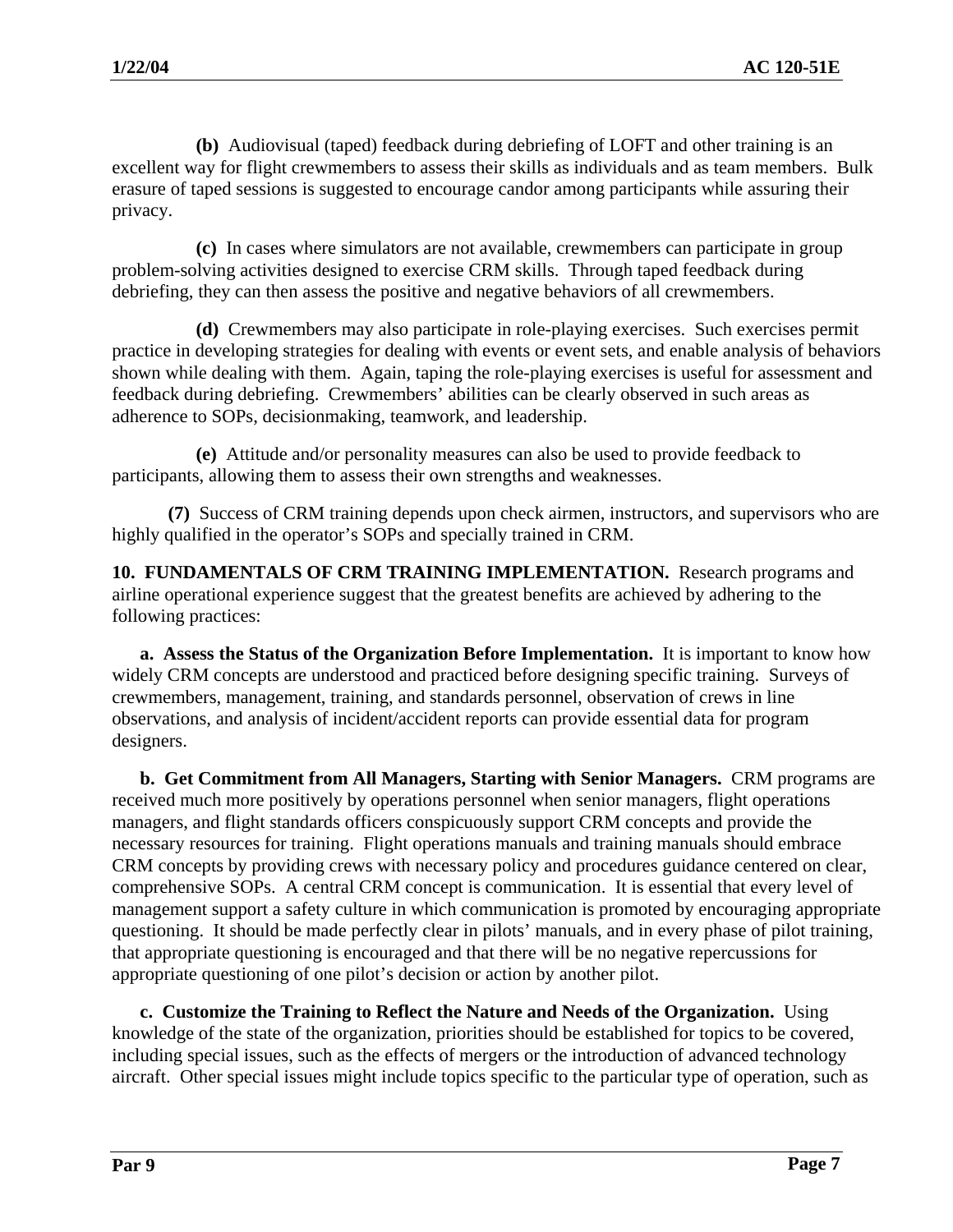the specific characteristics that exist in commuter operations, in long-haul international operations or night operations. This approach increases the relevance of training for crewmembers.

**d. Define the Scope of the Program and an Implementation Plan.** Institute special CRM training for key personnel, including check airmen, supervisors, and instructors. It is highly beneficial to provide training for these groups before beginning training for crewmembers. CRM training may be expanded to combine pilots, flight attendants, and aircraft dispatchers. It may also be expanded to include maintenance personnel and other company team members, as appropriate. It is also helpful to develop a long-term strategy for program implementation.

**e. Communicate the Nature and Scope of the Program Before Startup.** Training departments should provide crews, managers, training, and standards personnel with a preview of what the training will involve together with plans for initial and continuing training. These steps can prevent misunderstandings about the focus of the training or any aspect of its implementation.

**f. Institute Quality Control Procedures.** It has proved helpful to monitor the delivery of training and to determine areas where training can be strengthened. Monitoring can be initiated by providing special training to program instructors (often called facilitators) in using surveys to collect systematic feedback from participants in the training.

**11. COMPONENTS OF CRM TRAINING.** The topics outlined below have been identified as critical components of effective CRM training. They do not represent a fixed sequence of phases, each with a beginning and an end. Ideally, each component is continually renewed at every stage of training.

# **a. Initial Indoctrination/Awareness.**

**(1)** Indoctrination/awareness typically consists of classroom presentations and focuses on communications and decisionmaking, interpersonal relations, crew coordination, leadership, and adherence to SOPs, among others. In this component of CRM training, the concepts are developed, defined, and related to the safety of line operations. This component also provides a common conceptual framework and a common vocabulary for identifying crew coordination problems.

**(2)** Indoctrination/awareness can be accomplished by a combination of training methods. Lectures, audiovisual presentations, discussion groups, role-playing exercises, computer-based instruction, and videotaped examples of good and poor team behavior are commonly used methods.

**(3)** Initiating indoctrination/awareness training requires the development of a curriculum that addresses CRM skills that have been demonstrated to influence crew performance. To be most effective, the curriculum should define the concepts involved and relate them directly to operational issues that crews encounter. Many organizations have found it useful to survey crewmembers. Survey data have helped identify embedded attitudes regarding crew coordination and cockpit management. The data have also helped to identify operational problems and to prioritize training issues.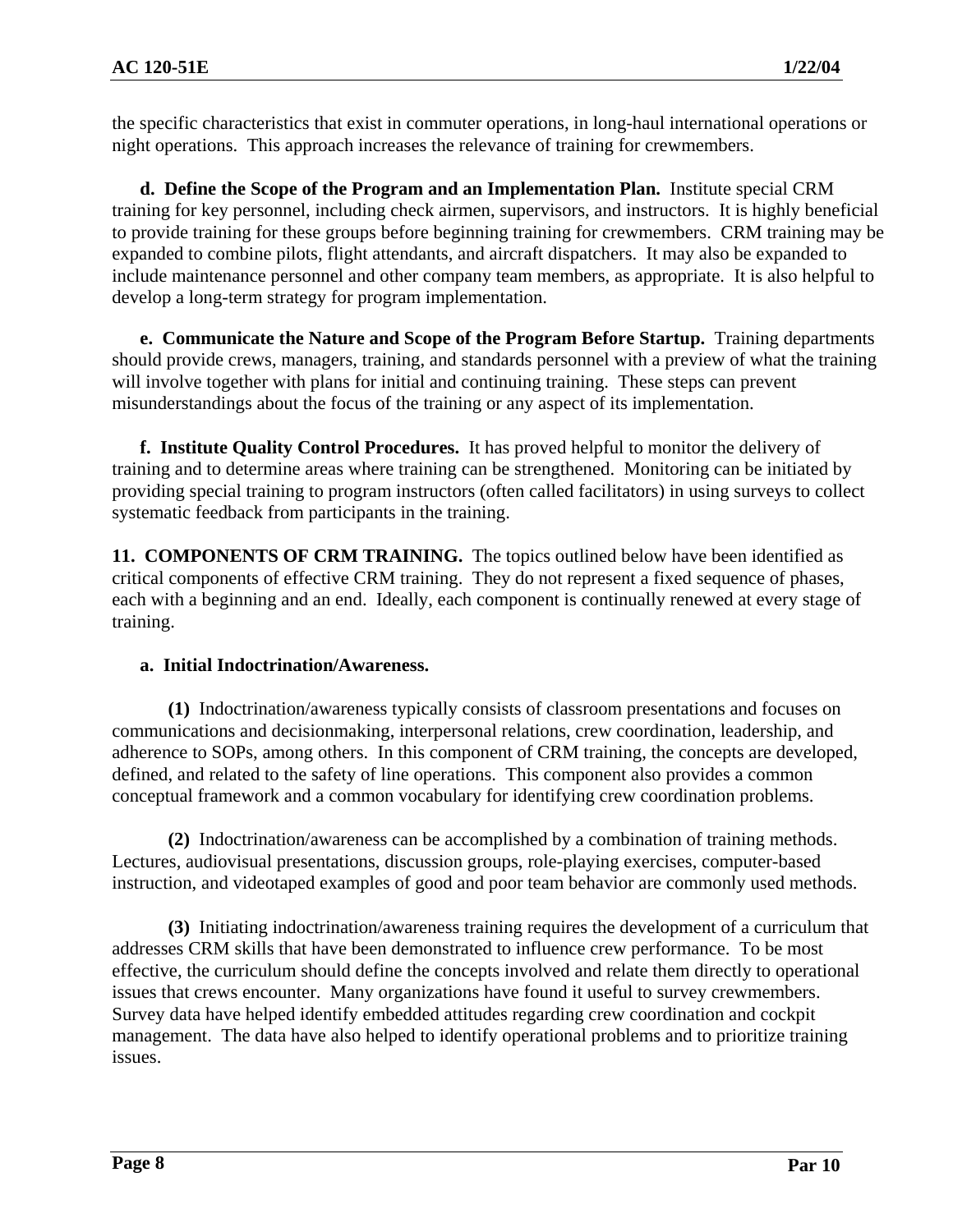**(4)** Effective indoctrination/awareness training increases understanding of CRM concepts. That understanding, in turn, often influences individual attitudes favorably regarding human factors issues. Often the training also suggests more effective communication practices.

**(5)** It is important to recognize that classroom instruction alone does not fundamentally alter crewmember attitudes over the long term. The indoctrination/awareness training should be regarded as a necessary first step towards effective crew performance training.

#### **b. Recurrent Practice and Feedback.**

**(1)** CRM training must be included as a regular part of the recurrent training requirement. Recurrent CRM training should include classroom or briefing room refresher training to review and amplify CRM components, followed by practice and feedback exercises, such as LOFT, preferably with taped feedback; or a suitable substitute, such as role-playing in a flight training device and taped feedback. It is recommended that these recurrent CRM exercises take place with a full crew, each member operating in his or her normal crew position. A complete crew should always be scheduled, and every attempt should be made to maintain crew integrity. Recurrent training LOFT, which includes CRM, should be conducted with current line crews, and preferably not with instructors or check airmen as stand-ins.

**(2)** Recurrent training with performance feedback allows participants to practice newly improved CRM skills and to receive feedback on their effectiveness. Feedback has its greatest impact when it comes from self-critique and from peers, together with guidance from a facilitator with special training in assessment and debriefing techniques.

**(3)** The most effective feedback refers to the coordination concepts identified in Indoctrination/ Awareness training or in recurrent training. Effective feedback relates to specific behaviors. Practice and feedback are best accomplished through the use of simulators or training devices and videotape. Taped feedback, with the guidance of a facilitator, is particularly effective because it allows participants to view themselves from a third-person perspective. This view is especially compelling in that strengths and weaknesses are captured on tape and vividly displayed. Stop action, replay, and slow motion are some of the playback features available during debriefing. Behavioral patterns and individual work styles are easily seen, and appropriate adjustments are often self-evident.

#### **c. Continuing Reinforcement.**

**(1)** No matter how effective each curriculum segment is (the classroom, the role-playing exercises, the LOFT, or the feedback), one-time exposures are simply not sufficient. The attitudes and norms that contribute to ineffective crew coordination may have developed over a crewmember's lifetime. It is unrealistic to expect a short training program to reverse years of habits. To be maximally effective, CRM should be embedded in every stage of training, and CRM concepts should be stressed in line operations as well.

**(2)** CRM should become an inseparable part of the organization's culture.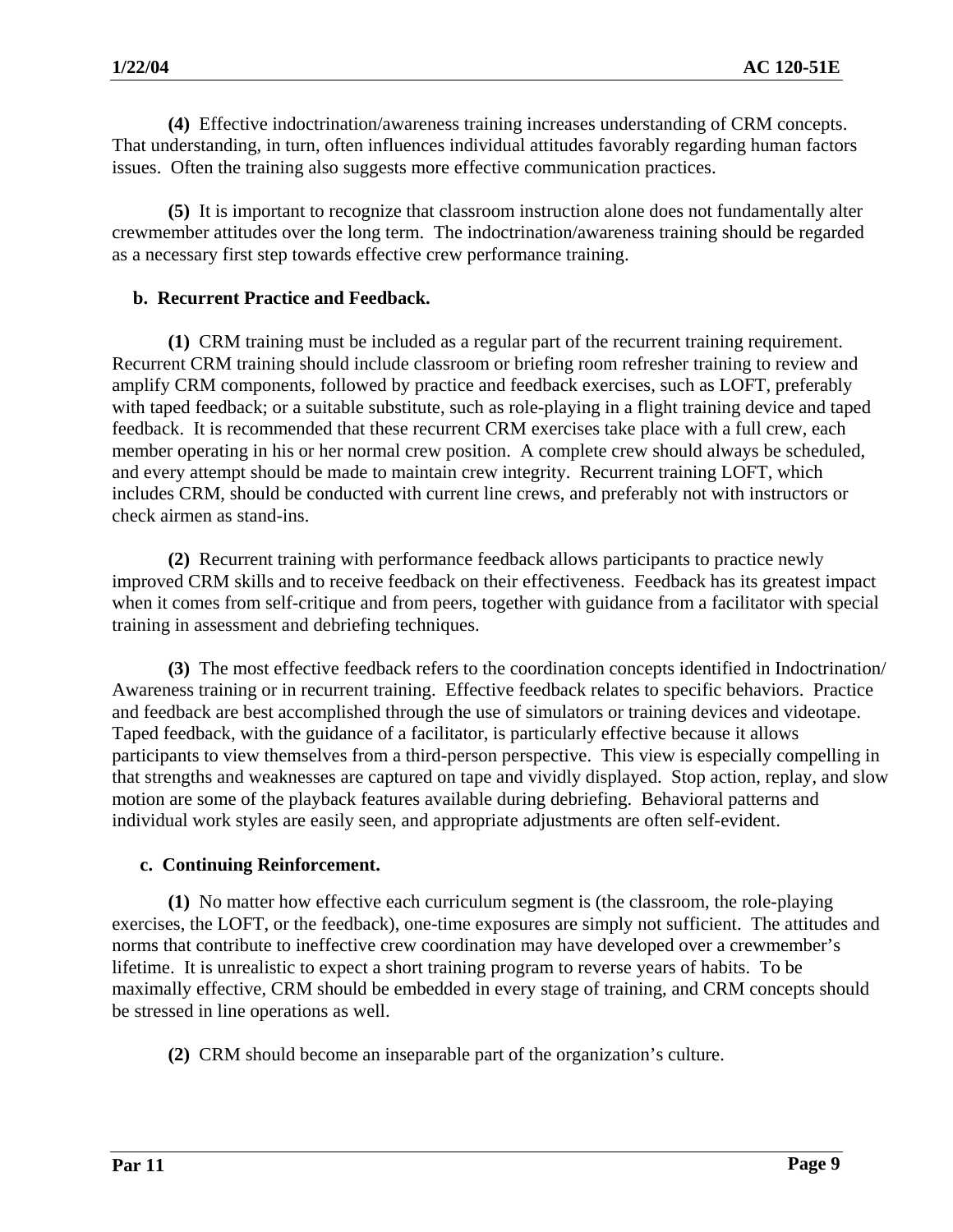**(3)** There is a common tendency to think of CRM as training only for captains. This notion misses the essence of the CRM training mission: the prevention of crew-related accidents. CRM training works best in the context of the entire crew. Training exercises are most effective if all crewmembers work together and learn together. In the past, much of the flightcrew training has been segmented by crew position. This segmentation has been effective for meeting certain training needs such as seat dependent technical training and upgrade training, but segmentation is not appropriate for most CRM training.

**(4)** Reinforcement can be accomplished in many areas. Training such as joint cabin and cockpit crew training in security can deal with many human factors issues. Joint training with aircraft dispatchers, maintenance personnel, and gate agents can also reinforce CRM concepts, and is recommended.

**12. SUGGESTED CURRICULUM TOPICS.** The topics outlined below have been included in many current CRM programs. Specific content of training and organization of topics should reflect an organization's unique culture and specific needs. Appendix 1 offers a set of behavioral markers fitting subtopics within each topic cluster. Sometimes overlapping, these markers may be helpful in curriculum development and in LOFT design. Appendix 3 gives additional CRM training topics.

**a. Communications Processes and Decision Behavior.** This topic includes internal and external influences on interpersonal communications. External factors include communication barriers such as rank, age, gender, and organizational culture, including the identification of inadequate SOPs. Internal factors include speaking skills, listening skills and decisionmaking skills, conflict resolution techniques, and the use of appropriate assertiveness and advocacy. The importance of clear and unambiguous communication must be stressed in all training activities involving pilots, flight attendants, and aircraft dispatchers. The greater one's concern in flight-related matters, the greater is the need for clear communication. More specific subtopics include the following:

**(1) Briefings.** Training in addressing both operational and interpersonal issues, and training in establishing and maintaining open communications. A captain's briefings should reaffirm established SOPs and should address the most threatening safety and security situations.

**(a) Safety.** A captain's briefing should address emergencies that might require an airplane evacuation (e.g., cabin fire or engine fire) and should highlight the functions of flightcrew and flight attendants during an evacuation. A captain's briefing should stress to flight attendants the importance of identifying able-bodied passengers and briefing them, in turn. Passengers in exit rows are particularly important resources, and flight attendants should brief them on what to do during an evacuation.

**(b) Security.** A captain's briefing should address general security topics, especially hijack, and any known or suspected specific threat pertaining to the flight. Flight attendants should identify able-bodied passengers, including exit row seat occupants, and may enroll them as resources who might be called upon to help contain a disruption caused by a passenger(s).

**(2) Inquiry/Advocacy/Assertion.** Training in the potential benefits of crewmembers advocating the course of action that they feel is best, even though it may involve conflict with others.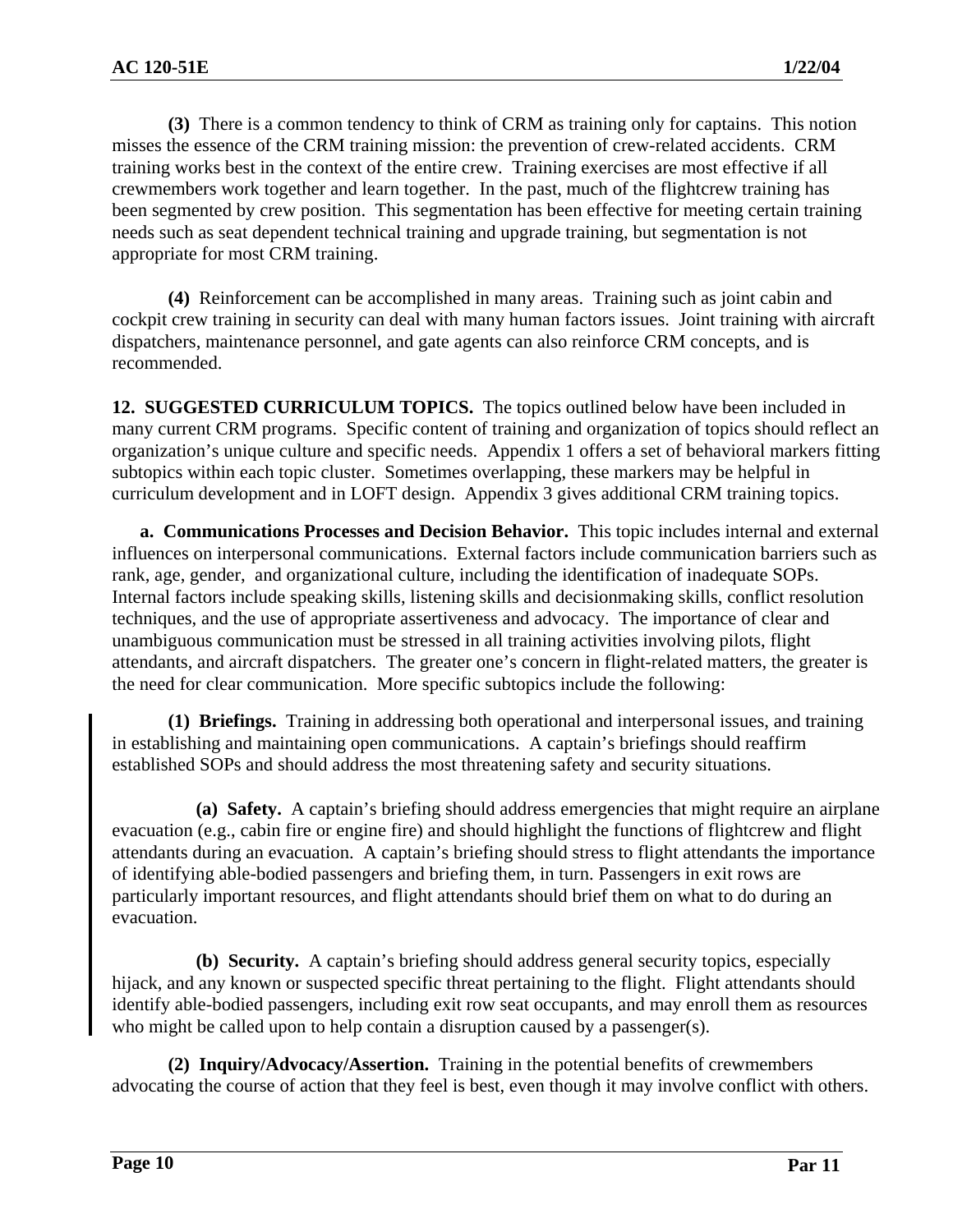**(3) Crew Self-Critique (Decisions and Actions).** Illustrating the value of review, feedback, and critique focusing on the process and the people involved. One of the best techniques for reinforcing effective human factors practices is careful debriefing of activities, highlighting the processes that were followed. Additionally, it is essential that each crewmember be able to recognize good and bad communications, and effective and ineffective team behavior.

**(4) Conflict Resolution.** Demonstrating effective techniques of resolving disagreements among crewmembers in interpreting information or in proposing courses of action. Demonstrating effective techniques for maintaining open communication while dealing with conflict.

**(5) Communications and Decisionmaking.** Demonstrating effective techniques of seeking and evaluating information. Showing the influence of biases and other cognitive factors on decision quality. There are benefits in providing crews with operational models of this group decision process. Crews may refer to these models to make good choices in situations when information is incomplete or contradictory.

**b. Team Building and Maintenance.** This topic includes interpersonal relationships and practices. Effective leadership/followership and interpersonal relationships are key concepts to be stressed. Curricula can also include recognizing and dealing with diverse personalities and operating styles. Subtopics include:

**(1) Leadership/Followership/Concern for Task.** Showing the benefits of the practice of effective leadership through coordinating activities and maintaining proper balance between respecting authority and practicing assertiveness. Staying centered on the goals of safe and efficient operations.

**(2) Interpersonal Relationships/Group Climate.** Demonstrating the usefulness of showing sensitivity to other crewmembers' personalities and styles. Emphasizing the value of maintaining a friendly, relaxed, and supportive yet task-oriented tone in the cockpit and aircraft cabin. The importance of recognizing symptoms of fatigue and stress, and taking appropriate action.

**(3) Workload Management and Situation Awareness.** Stressing the importance of maintaining awareness of the operational environment and anticipating contingencies. Instruction may address practices (e.g., vigilance, planning and time management, prioritizing tasks, and avoiding distractions) that result in higher levels of situation awareness. The following operational practices may be included:

**(a) Preparation/Planning/Vigilance.** Issues include methods to improve monitoring and accomplishing required tasks, asking for and responding to new information, and preparing in advance for required activities.

**(b) Workload Distribution/Distraction Avoidance.** Issues involve proper allocation of tasks to individuals, avoidance of work overloads in self and in others, prioritization of tasks during periods of high workload, and preventing nonessential factors from distracting attention from adherence to SOPs, particularly those relating to critical tasks.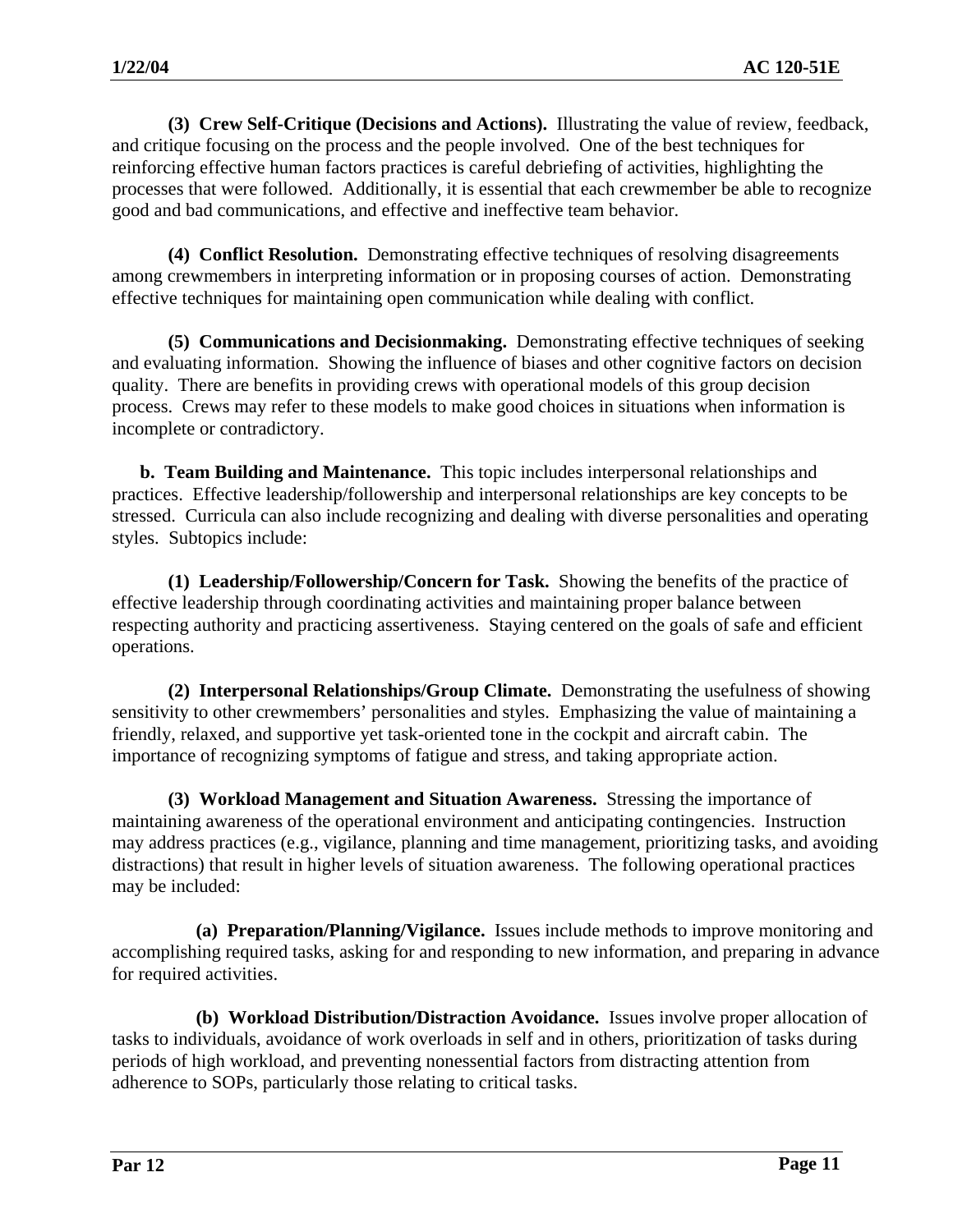**(4) Individual Factors/Stress Reduction.** Training in this area may include describing and demonstrating individual characteristics that can influence crew effectiveness. Research has shown that many crewmembers are unfamiliar with the negative effects of stress and fatigue on individual cognitive functions and team performance. Training may include a review of scientific evidence on fatigue and stress and their effects on performance. The content may include specific effects of fatigue and stress in potential emergency situations. The effects of personal and interpersonal problems and the increased importance of effective interpersonal communications under stressful conditions may also be addressed. Training may also include familiarization with various countermeasures for coping with stressors. Additional curriculum topics may include examination of personality and motivation characteristics, self-assessment of personal style, and identifying cognitive factors that influence perception and decisionmaking.

**13. SPECIALIZED TRAINING IN CRM CONCEPTS.** As CRM programs have matured, some organizations have found it beneficial to develop and implement additional courses dealing with issues specific to their operations.

**a.** After all current crewmembers have completed the Initial Indoctrination/Awareness component of CRM training, arrangements are needed to provide newly hired crewmembers with the same material. A number of organizations have modified their CRM initial courses for inclusion as part of the initial training and qualification for new hire crewmembers.

**b.** Training for upgrading to captain provides an opportunity for specialized training that deals with the human factors aspects of command. Such training can be incorporated in the upgrade process.

 **c.** Training involving communications and the use of automation can be developed for crews operating aircraft with advanced technology cockpits, or for crews transitioning into them.

**14. ASSESSMENT OF CRM TRAINING.** It is vital that each training program be assessed to determine if CRM training is achieving its goals. Each organization should have a systematic assessment process. Assessment should track the effects of the training program so that critical topics for recurrent training may be identified and continuous improvements may be made in all other respects. Assessment of the training program should include observation and feedback by program administrators and self-reports by participants using standard survey methods.

**a.** The emphasis in this assessment process should be on crew performance. The essential areas of CRM-related assessment include communications, decisionmaking, team building and maintenance, workload management, and situation awareness, always in balance with traditional technical proficiency. An additional function of such assessment is to determine the impact of CRM training and organization-wide trends in crew performance.

**b.** For optimal assessment, data on crewmembers' attitudes and behavior should be collected before CRM indoctrination and again at intervals after the last component of CRM training, to determine both initial and enduring effects of the program. The goal should be to obtain an accurate picture of the organization's significant corporate personality traits before formal adoption of CRM training, and to continue to monitor those traits after implementation.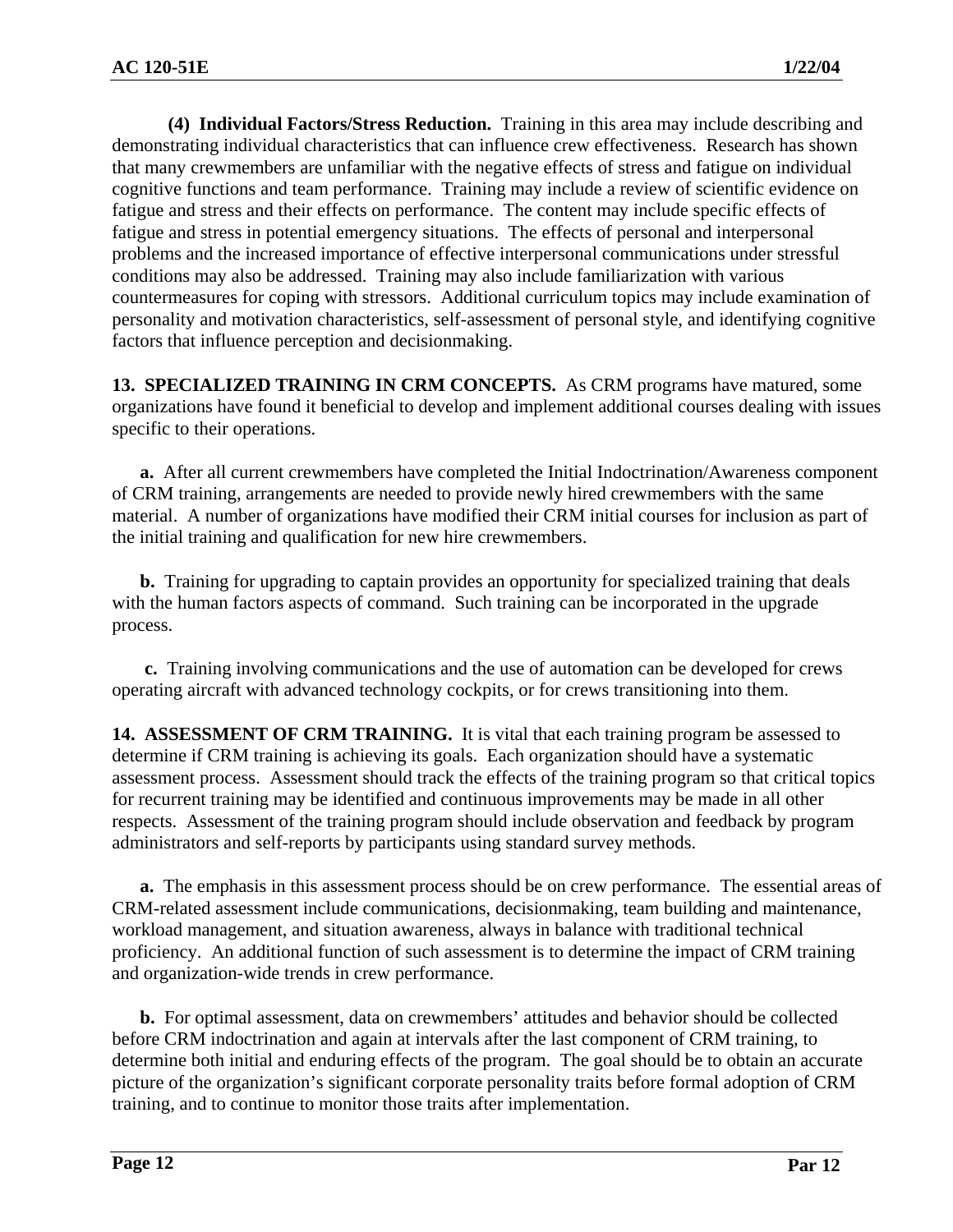**c.** Reinforcement and feedback are essential to effective CRM training. Crewmembers must receive continual reinforcement to sustain CRM concepts. Effective reinforcement depends upon usable feedback to crewmembers on their CRM practices and on their technical performance.

**d.** Usable feedback requires consistent assessment. Crewmembers and those involved in training and evaluation should be able to recognize effective and ineffective CRM behaviors. CRM concepts should be critiqued during briefing/debriefing phases of all training and checking events.

**e.** To summarize, the assessment process should:

**(1)** Measure and track the organization's corporate culture as it is reflected in attitudes and norms.

**(2)** Identify topics needing emphasis within the CRM program.

**(3)** Ensure that all check airmen, supervisors, and instructors are well prepared and standardized.

# **15. THE CRITICAL ROLE OF CHECK AIRMEN AND INSTRUCTORS.**

**a.** The success of any CRM training ultimately depends on the skills of the people who administer the training and measure its effects. CRM instructors, check pilots, supervisors, and course designers must be skilled in all areas related to the practice and assessment of CRM. These skills comprise an additional level to those associated with traditional flight instruction and checking.

**b.** Gaining proficiency and confidence in CRM instruction, observation, and measurement requires special training for instructors, supervisors, and check pilots in many CRM training processes. Among those processes are role-playing simulations, systematic crew-centered observation, administering LOFT, and providing usable feedback to crews.

**c.** Instructors, supervisors, and check pilots also require special training in order to calibrate and standardize their own skills.

**d.** Instructors, supervisors, and check airmen should use every available opportunity to emphasize the importance of crew coordination skills. The best results occur when the crews examine their own behavior with the assistance of a trained instructor who can point out positive and negative CRM performance. Whenever highly effective examples of crew coordination are observed, it is vital that these positive behaviors be discussed and reinforced. Debriefing and critiquing skills are important tools for instructors, supervisors, and check pilots. (Behavioral markers of effective LOFT debriefings are shown in appendix 2.)

**e.** Feedback from instructors, supervisors, and check airmen is most effective when it refers to the concepts that are covered in the initial indoctrination/awareness training. The best feedback refers to instances of specific behavior, rather than behavior in general.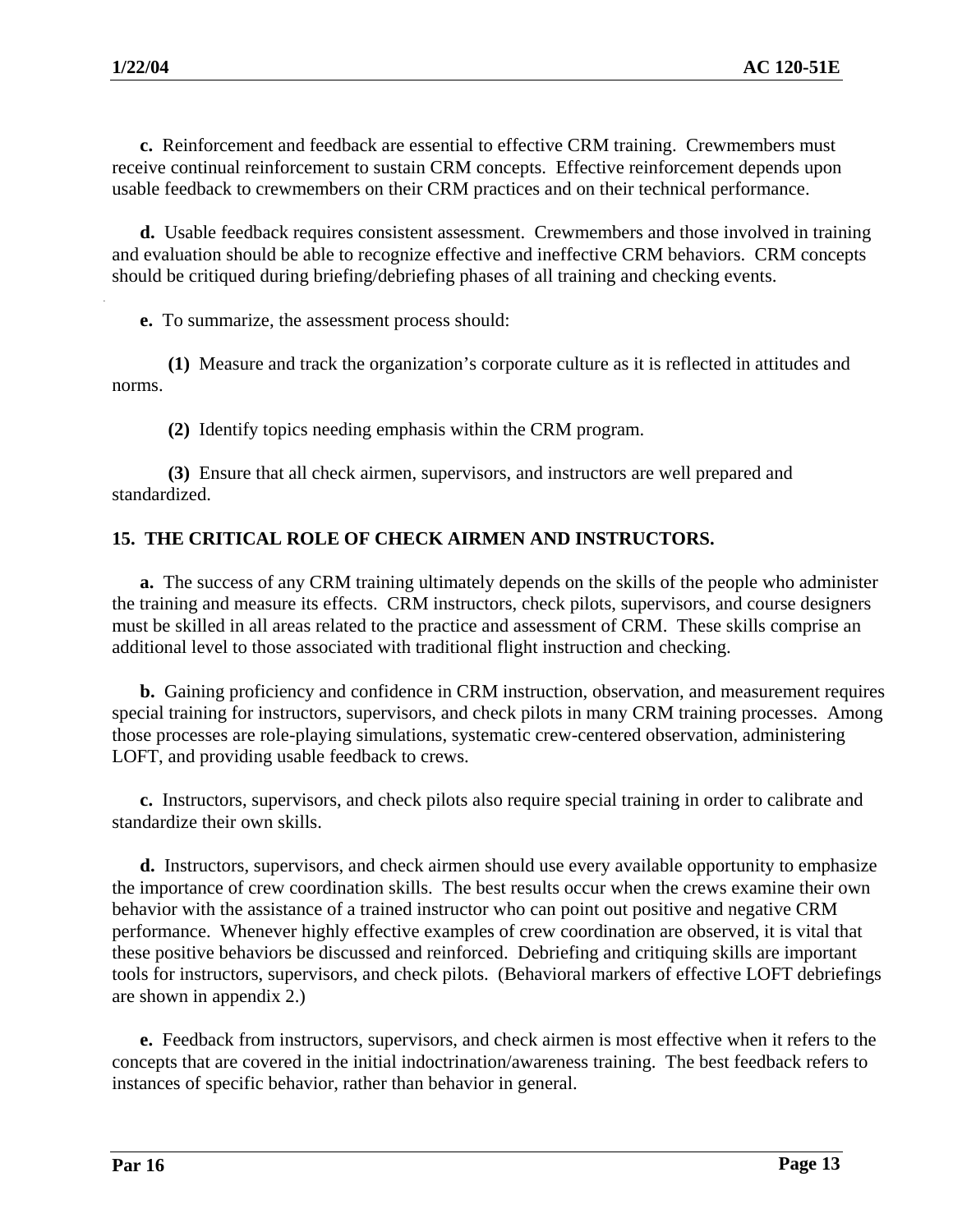# **16. EVOLVING CONCEPTS OF CRM.**

**a. Crew Monitoring and Cross-Checking.** Several studies of crew performance, incidents, and accidents have identified inadequate flightcrew monitoring and cross-checking as a problem for aviation safety. Therefore, to ensure the highest levels of safety, each flight crewmember must carefully monitor the aircraft's flight path and systems and actively cross-check the actions of other crewmembers. Effective monitoring and cross-checking can be the last line of defense that prevents an accident because detecting an error or unsafe situation may break the chain of events leading to an accident. This monitoring function is always essential, and particularly so during approach and landing when controlled flight into terrain (CFIT) accidents are most common. (For more information on SOPs that promote effective monitoring, see AC 120-71, as revised, appendix 19.)

**b. Joint CRM Training.** More carriers are discovering the value of expanding CRM training to reach various employee groups beyond flightcrew and flight attendants. Dissimilar groups are being brought together in CRM training and in other activities. The objective is to improve the effectiveness and safety of the entire operations team as a working system.

**(1)** The attacks of September 11, 2001, have caused many restrictions on flightdeck access. Among those affected are air traffic controllers, for whom revised access procedures are being studied. Pilots may observe operations in air traffic facilities under certain conditions, and are encouraged to do so. Using real air traffic controllers during LOFT sessions has also proven beneficial to pilots and participating controllers.

**(2)** Aircraft dispatchers have functioned jointly with flight captains for years. They have been allowed, indeed required to observe cockpit operations from the cockpit jumpseat as part of their initial and recurrent qualification under part 121. Some carriers have included day trips to their aircraft dispatchers' offices to provide the pilot insight into the other side of the joint function scheme. Those trips have commonly been part of the special training offered to first-time captains. Now, reallife aircraft dispatchers are increasingly being used in LOFT sessions. The training experience gained by

the pilot and the dispatcher during LOFT is considered the logical extension of earlier training methods, providing interactivity where CRM (and DRM) principles are applied and discussed.

**(3)** Under certain conditions, maintenance personnel have had access to the cockpit jumpseat in air carrier operations under part 121; but that access has come under scrutiny because of security concerns following the attacks of 9/11. Training of first-time captains has often included day trips to a carrier's operations control center where a pilot and a maintenance supervisor can meet face to face and discuss issues of mutual interest in a thrumming, real-life setting. Some carriers have included maintenance personnel in LOFT sessions. Dedicated CRM training courses for maintenance personnel have been operating since 1991.

**(4)** Even broader cross-pollination of CRM concepts has been considered, using other groups such as passenger service agents, mid- and upper-level managers, and special crisis teams like hijack and bomb-threat teams.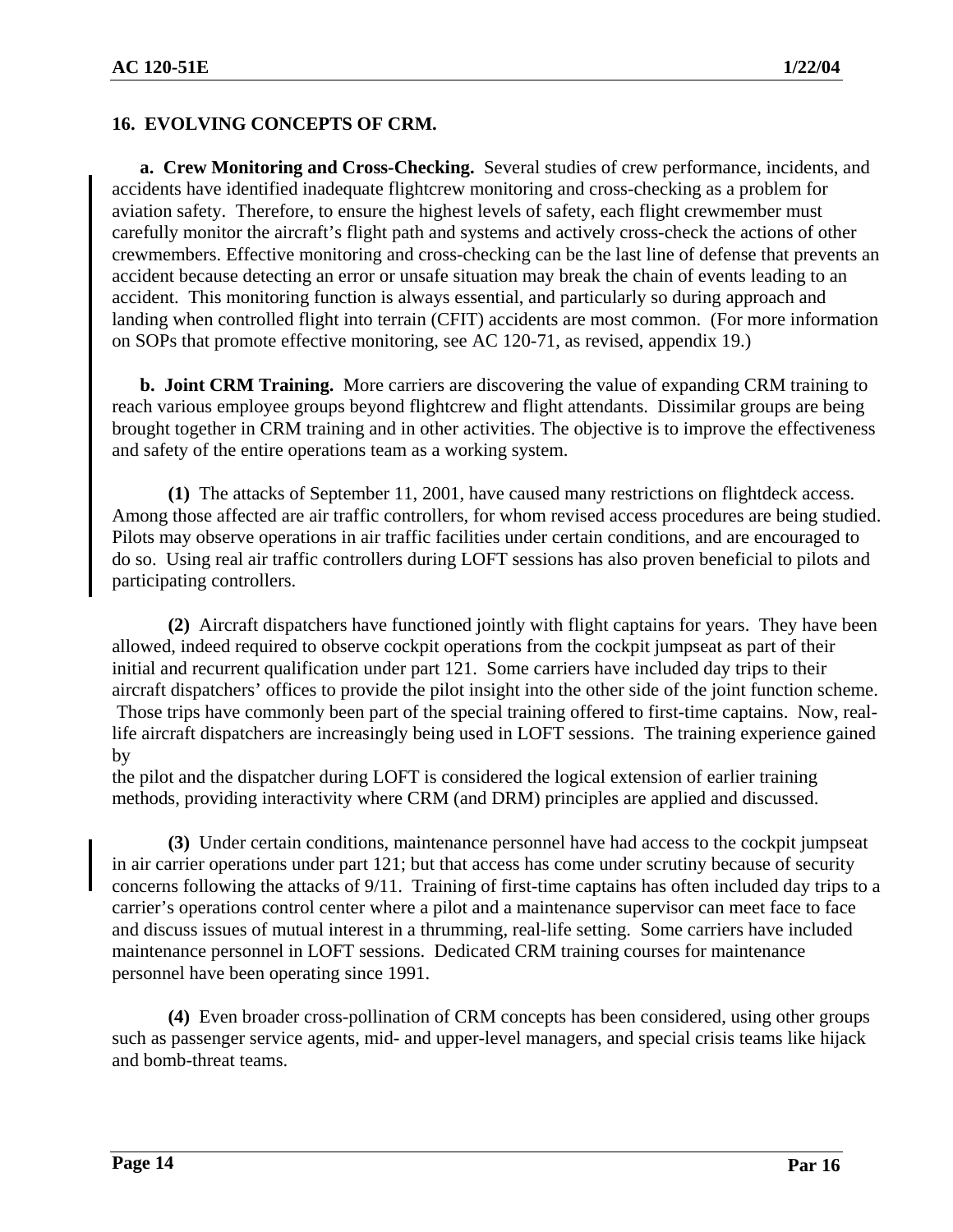**(5)** Flight attendants are probably the most obvious of the groups other than pilots who may profit from CRM training. Joint CRM training for pilots and flight attendants is not required by FAA regulations, but it is encouraged and has been practiced effectively at some air carriers for years. One fruitful activity in joint training has been that each group learns of the other group's training in shared issues. The joint training has revealed inconsistencies between training for one group and training on the same topic for another group. Examples of shared issues include delays, the use of personal electronic devices in the cabin, evacuation and ditching, and hijack response. When inconsistencies are identified between the contents of pilots' manuals and flight attendants' manuals, for instance, or between widely-held ideas or attitudes in those two populations, those inconsistencies are brought out into the open and often resolved. Other specific topics for joint training include:

- **(a)** Pre-flight briefings;
- **(b)** Post incident/accident procedures;
- **(c)** Sterile cockpit procedures;
- **(d)** Notification procedures (pre-takeoff and pre-landing);
- **(e)** Procedures for turbulence and other weather;
- **(f)** Security procedures;
- **(g)** Passenger-handling procedures;
- **(h)** In-flight medical problems;
- **(i)** Smoke/fire procedures;

**(j)** Passenger-related regulations such as those relating to smoking (section 121.571), exit row seating (section 121.585), and carry-on baggage (section 121.589); and

**(k)** Authority of the pilot in command.

**(6)** CRM principles are made more relevant for pilots, flight attendants, and other groups by treating those principles in a familiar job-related context. Furthermore, each group should benefit from concurrent training in CRM that is complemented by usable knowledge of the other's job.

**(7)** Communication and coordination problems between cockpit crewmembers and flight attendants continue to challenge air carriers and the FAA. Other measures with positive CRM training value for flightcrews are being considered, such as:

- **(a)** Including flight attendants as participants during LOFT;
- **(b)** Scheduling month-long pairings of pilots and flight attendants; and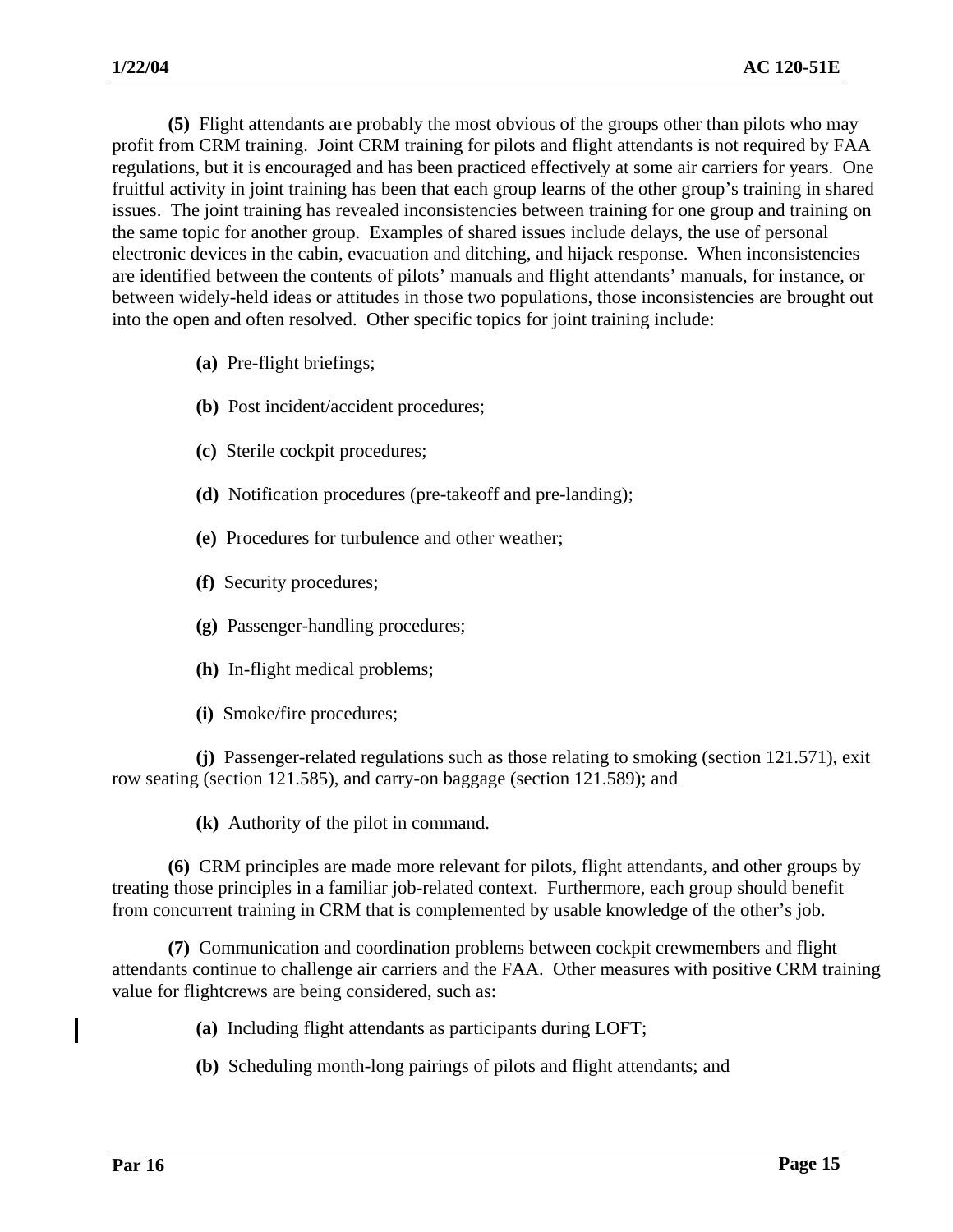**(c)** Providing experienced flight crewmembers to teach new-hire flight attendant orientation classes.

**c. Error Management.** It is now understood that pilot errors cannot be entirely eliminated. It is important, therefore, that pilots develop appropriate error management skills and procedures. It is certainly desirable to prevent as many errors as possible, but since they cannot all be prevented, detection and recovery from errors should be addressed in training. Evaluation of pilots should also consider error management (error prevention, detection, and recovery). Evaluation should recognize that since not all errors can be prevented, it is important that errors be managed properly.

**d. Advanced CRM.** CRM performance requirements or procedures are being integrated into the SOPs of certain air carriers. Specific callouts, checks, and guidance have been included in normal checklists, the quick-reference handbook (QRH), abnormal/emergency procedures, manuals, and job aids. This integration captures CRM principles into explicit procedures used by flightcrews.

**e. Culture issues.** While individuals and even teams of individuals may perform well under many conditions, they are subject to the influence of at least three cultures – the professional cultures of the individuals themselves, the cultures of their organizations, and the national cultures surrounding the individuals and their organizations. If not recognized and addressed, factors related to culture may degrade crew performance. Hence, effective CRM training must address culture issues, as appropriate in each training population.

**17. SUMMARY.** Effective CRM begins in initial training; it is strengthened by recurrent practice and feedback; and it is sustained by continuing reinforcement that is part of the corporate culture and embedded in every stage of training.

/s/ James J. Ballough Director, Flight Standards Service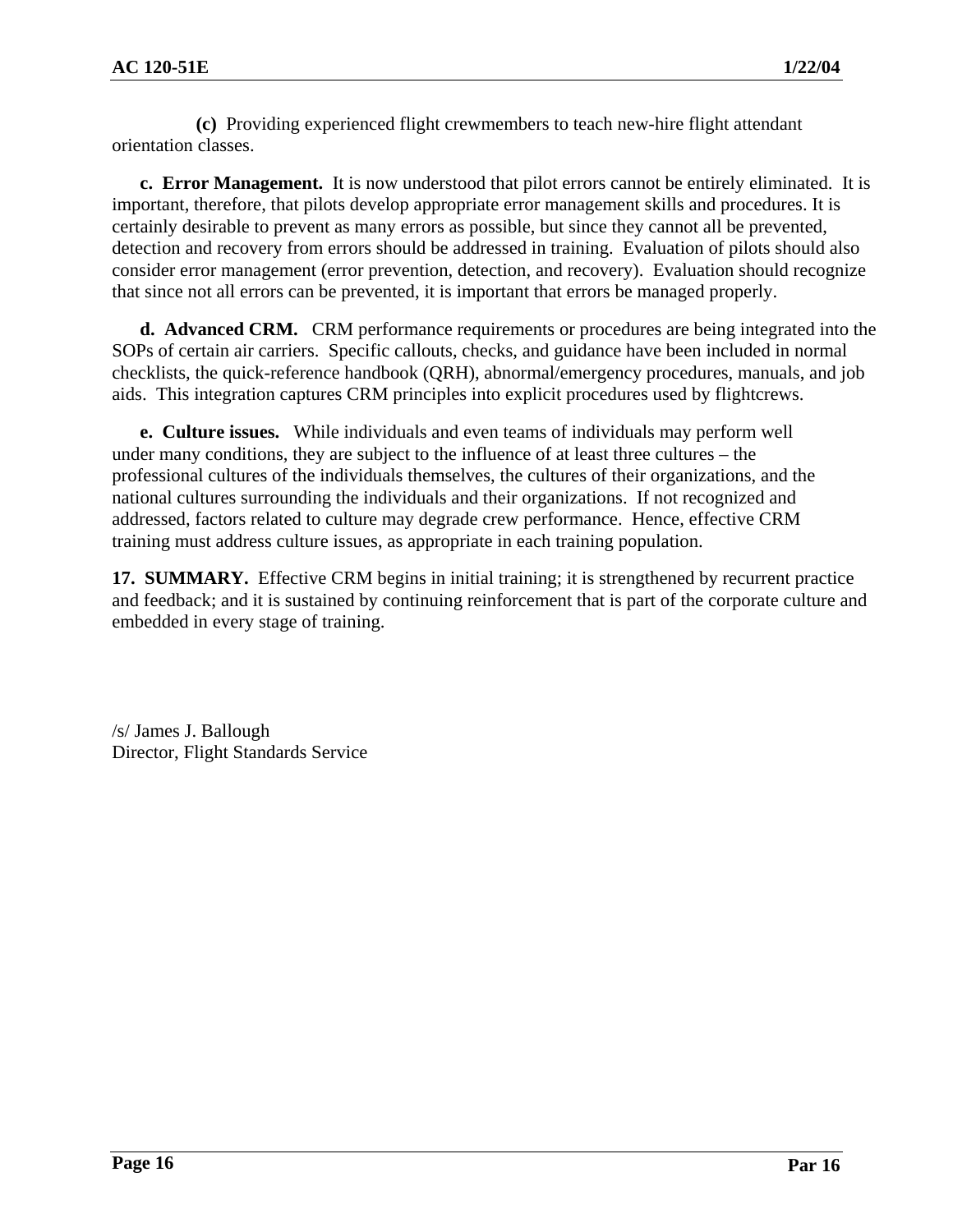#### **APPENDIX 1. CREW PERFORMANCE MARKER CLUSTERS**

Italicized Markers apply to Advanced Technology Flight Decks. These behavioral markers are provided to assist organizations in program and curriculum development and to serve as guidelines for feedback. They are not presented as a checklist for evaluating individual crewmembers.

#### **1. COMMUNICATIONS PROCESSES AND DECISION BEHAVIOR CLUSTER.**

**a. Briefings.** An effective briefing is interesting and thorough. It addresses coordination, planning, and problems. Although briefings are primarily a captain's responsibility, other crewmembers may add significantly to planning and should be encouraged to do so.

Behavioral Markers.

**(1)** The captain's briefing establishes an environment for open/interactive communications (e.g., the captain calls for questions or comments, answers questions directly, listens with patience, does not interrupt or "talk over," does not rush through the briefing, and makes eye contact as appropriate).

**(2)** The briefing is interactive and emphasizes the importance of questions, critique, and the offering of information.

**(3)** The briefing establishes a "team concept" (e.g., the captain uses "we" language, encourages all to participate and to help with the flight).

**(4)** The captain's briefing covers pertinent safety and security issues.

**(5)** The briefing identifies potential problems such as weather, delays, and abnormal system operations.

**(6)** The briefing provides guidelines for crew actions centered on standard operating procedures (SOP); division of labor and crew workload is addressed.

**(7)** The briefing includes the cabin crew as part of the team.

**(8)** The briefing sets expectations for handling deviations from SOPs.

**(9)** The briefing establishes guidelines for the operation of automated systems (e.g., when systems will be disabled; which programming actions must be verbalized and acknowledged).

**(10)** The briefing specifies duties and responsibilities with regard to automated systems, for the pilot flying (PF) and the pilot monitoring (PM).

**b. Inquiry/Advocacy/Assertion.** These behaviors relate to crewmembers promoting the course of action that they feel is best, even when it involves conflict with others.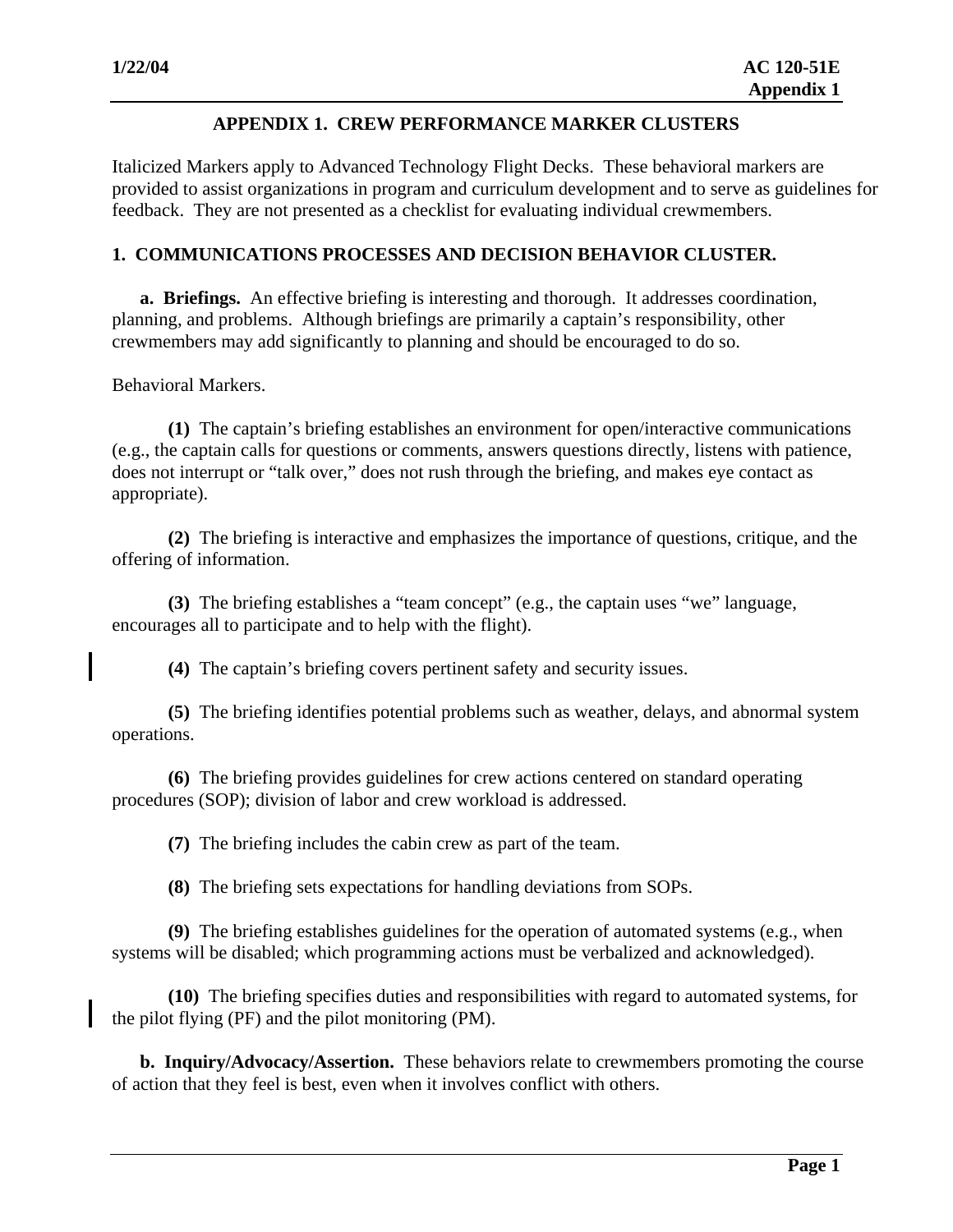Behavioral Markers.

**(1)** Crewmembers speak up and state their information with appropriate persistence until there is some clear resolution.

**(2)** "Challenge and response" environment is developed.

**(3)** Questions are encouraged and are answered openly and nondefensively.

**(4)** Crewmembers are encouraged to question the actions and decisions of others.

**(5)** Crewmembers seek help from others when necessary.

**(6)**Crewmembers question status and programming of automated systems to confirm situation awareness.

**c. Crew Self-Critique Regarding Decisions and Actions.** These behaviors relate to the effectiveness of a group and/or an individual crewmember in critique and debriefing. Areas covered should include the product, the process, and the people involved. Critique may occur during an activity, and/or after completing it.

Behavioral Markers.

**(1)** Critique occurs at appropriate times, which may be times of low or high workload.

- **(2)** Critique deals with positive as well as negative aspects of crew performance.
- **(3)** Critique involves the whole crew interactively.

**(4)** Critique makes a positive learning experience. Feedback is specific, objective, usable, and constructively given.

**(5)** Critique is accepted objectively and nondefensively.

**d. Communications/Decisions.** These behaviors relate to free and open communication. They reflect the extent to which crewmembers provide necessary information at the appropriate time (e.g., initiating checklists and alerting others to developing problems). Active participation in the decisionmaking process is encouraged. Decisions are clearly communicated and acknowledged. Questioning of actions and decisions is considered routine.

Behavioral Markers.

**(1)** Operational decisions are clearly stated to other crewmembers.

**(2)** Crewmembers acknowledge their understanding of decisions.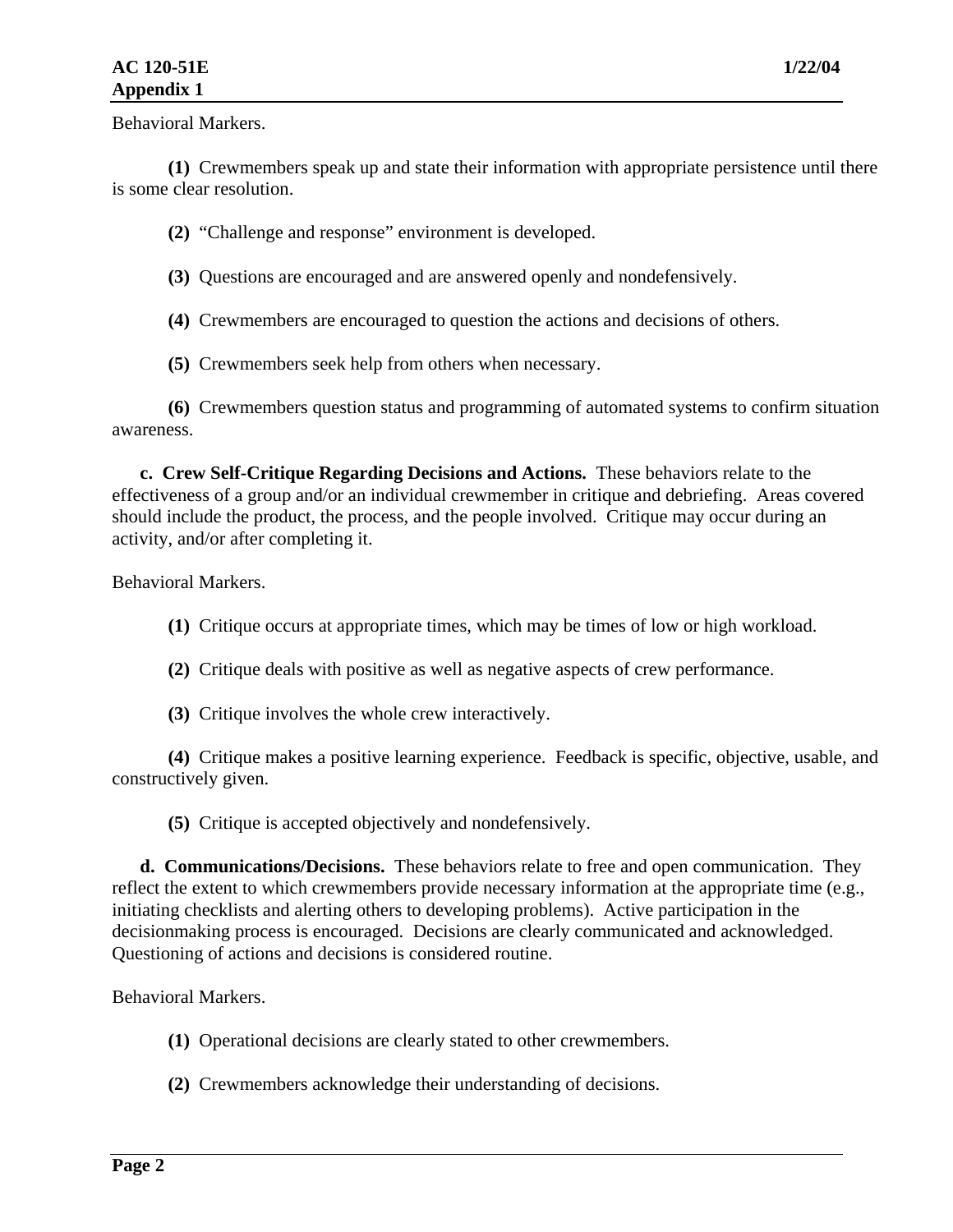**(3)** "Bottom lines" for safety are established and communicated.

**(4)** The "big picture" and the game plan are shared within the team, including flight attendants and others as appropriate.

**(5)** Crewmembers are encouraged to state their own ideas, opinions, and recommendations.

**(6)** Efforts are made to provide an atmosphere that invites open and free communications.

**(7)** Initial entries and changed entries to automated systems are verbalized and acknowledged.

#### **2. TEAM BUILDING AND MAINTENANCE CLUSTER.**

**a. Leadership Followership/Concern for Tasks.** These behaviors relate to appropriate leadership and followership. They reflect the extent to which the crew is concerned with the effective accomplishment of tasks.

Behavioral Markers.

**(1)** All available resources are used to accomplish the job at hand.

**(2)** Flight deck activities are coordinated to establish an acceptable balance between respect for authority and the appropriate practice of assertiveness.

**(3)** Actions are decisive when the situation requires.

**(4)** A desire to achieve the most effective operation possible is clearly demonstrated.

**(5)** The need to adhere to SOPs is recognized.

**(6)** Group climate appropriate to the operational situation is continually monitored and adjusted (e.g., social conversation may occur during low workload, but not high).

**(7)** Effects of stress and fatigue on performance are recognized.

**(8)** Time available for the task is well managed.

**(9)** Demands on resources posed by operation of automated systems are recognized and managed.

**(10)** When programming demands could reduce situation awareness or create work overloads, levels of automation are reduced appropriately.

**b. Interpersonal Relationships/Group Climate.** These behaviors relate to the quality of interpersonal relationships and the pervasive climate of the flight deck.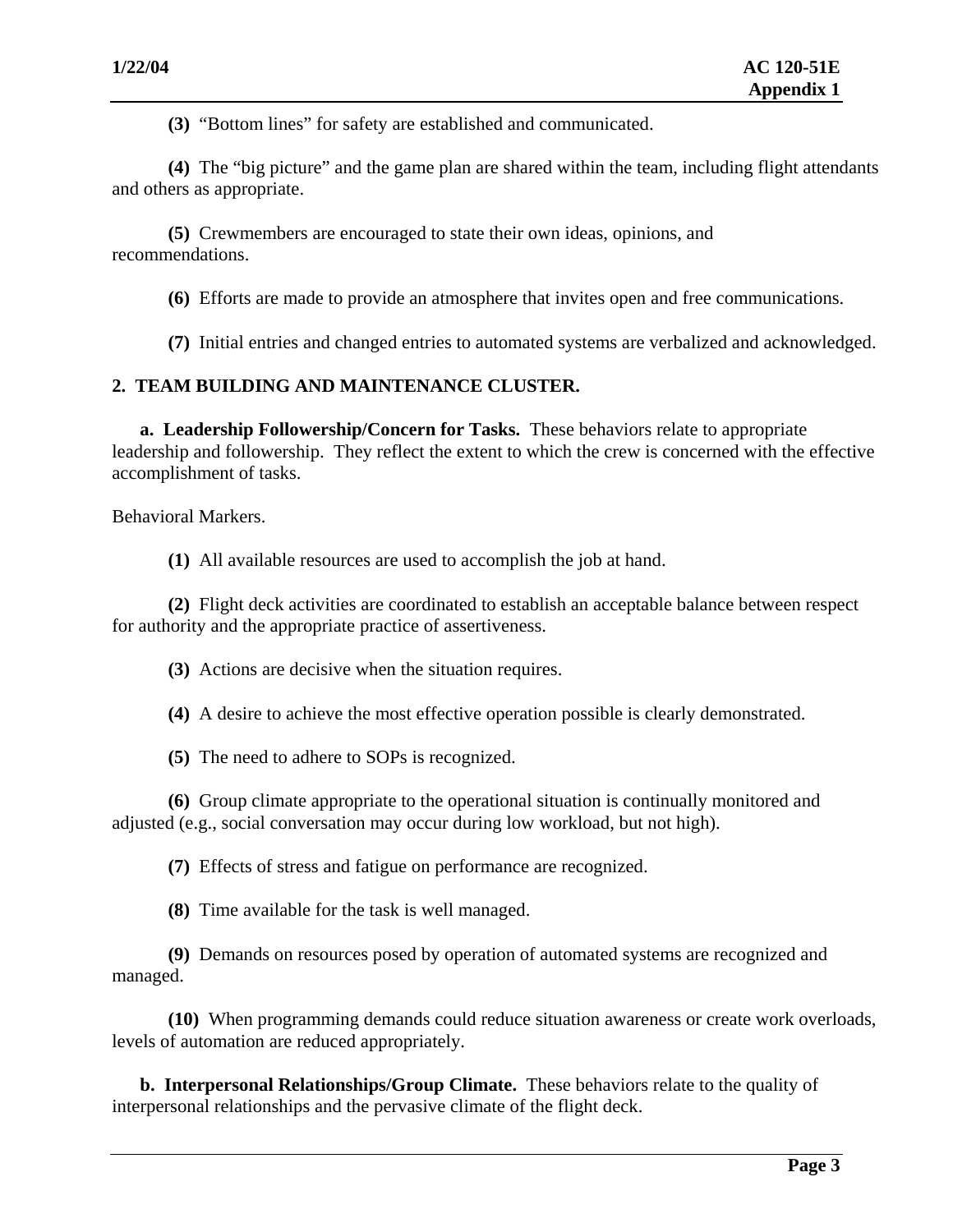Behavioral Markers.

**(1)** Crewmembers remain calm under stressful conditions.

**(2)** Crewmembers show sensitivity and ability to adapt to the personalities of others.

**(3)** Crewmembers recognize symptoms of psychological stress and fatigue in self and in others (e.g., recognizes when he/she is experiencing "tunnel vision" and seeks help from the team; or notes when a crewmember is not communicating and draws him/her back into the team).

**(4)** "Tone" in the cockpit is friendly, relaxed, and supportive.

**(5)** During times of low communication, crewmembers check in with others to see how they are doing.

#### **3. WORKLOAD MANAGEMENT AND SITUATION AWARENESS CLUSTER.**

**a. Preparation/Planning/Vigilance.** These behaviors relate to crews anticipating contingencies and the various actions that may be required. Excellent crews are always "ahead of the curve" and generally seem relaxed. They devote appropriate attention to required tasks and respond without undue delay to new developments. (They may engage in casual social conversation during periods of low workload and not necessarily diminish their vigilance.)

Behavioral Markers.

**(1)** Demonstrating and expressing situation awareness (e.g., the "model" of what is happening is shared within the crew).

**(2)** Active monitoring of all instruments and communications and sharing relevant information with the rest of the crew.

**(3)** Monitoring weather and traffic and sharing relevant information with the rest of the crew.

**(4)** Avoiding "tunnel vision" caused by stress (e.g., stating or asking for the "big picture").

**(5)** Being aware of factors such as stress that can degrade vigilance, and watching for performance degradation in other crewmembers.

**(6)** Staying "ahead of the curve" in preparing for planned situations or contingencies, so that situation awareness and adherence to SOPs is assured.

**(7)** Ensuring that cockpit and cabin crewmembers are aware of plans.

**(8)** Including all appropriate crewmembers in the planning process.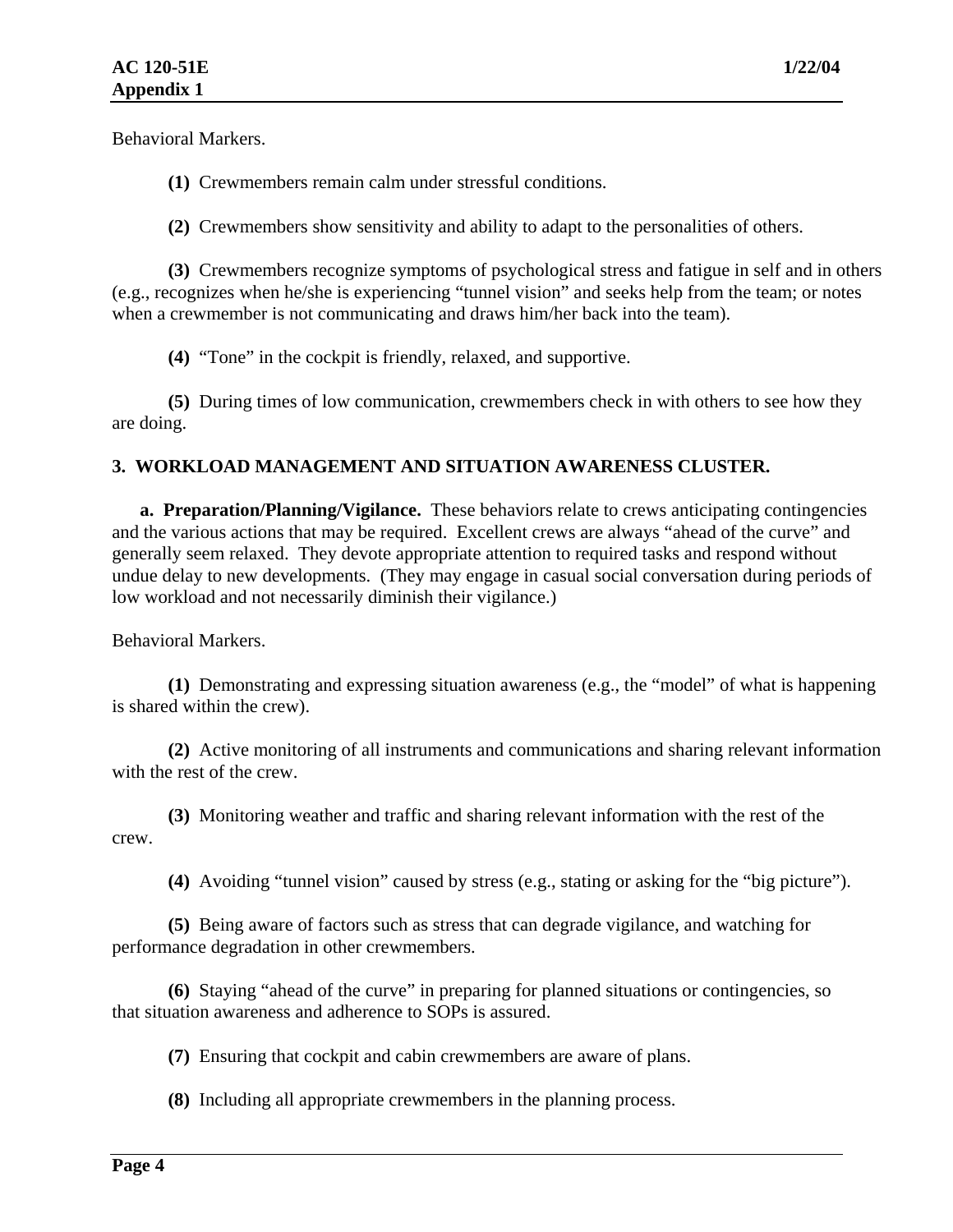**(9)** Allowing enough time before maneuvers for programming of the flight management computer.

**(10)** Ensuring that all crewmembers are aware of initial entries and changed entries in the flight management system.

**b. Workload Distributed/Distractions Avoided.** These behaviors relate to time and workload management. They reflect how well the crew manages to prioritize tasks, share the workload, and avoid being distracted from essential activities.

Behavioral Markers.

- **(1)** Crewmembers speak up when they recognize work overloads in themselves or in others.
- **(2)** Tasks are distributed in ways that maximize efficiency.
- **(3)** Workload distribution is clearly communicated and acknowledged.

**(4)** Nonoperational factors such as social interaction are not allowed to interfere with duties.

**(5)** Task priorities are clearly communicated.

**(6)** Secondary operational tasks (e.g., dealing with passenger needs and communications with the company) are prioritized so as to allow sufficient resources for primary flight duties.

**(7)** Potential distractions posed by automated systems are anticipated, and appropriate preventive action is taken, including reducing or disengaging automated features as appropriate.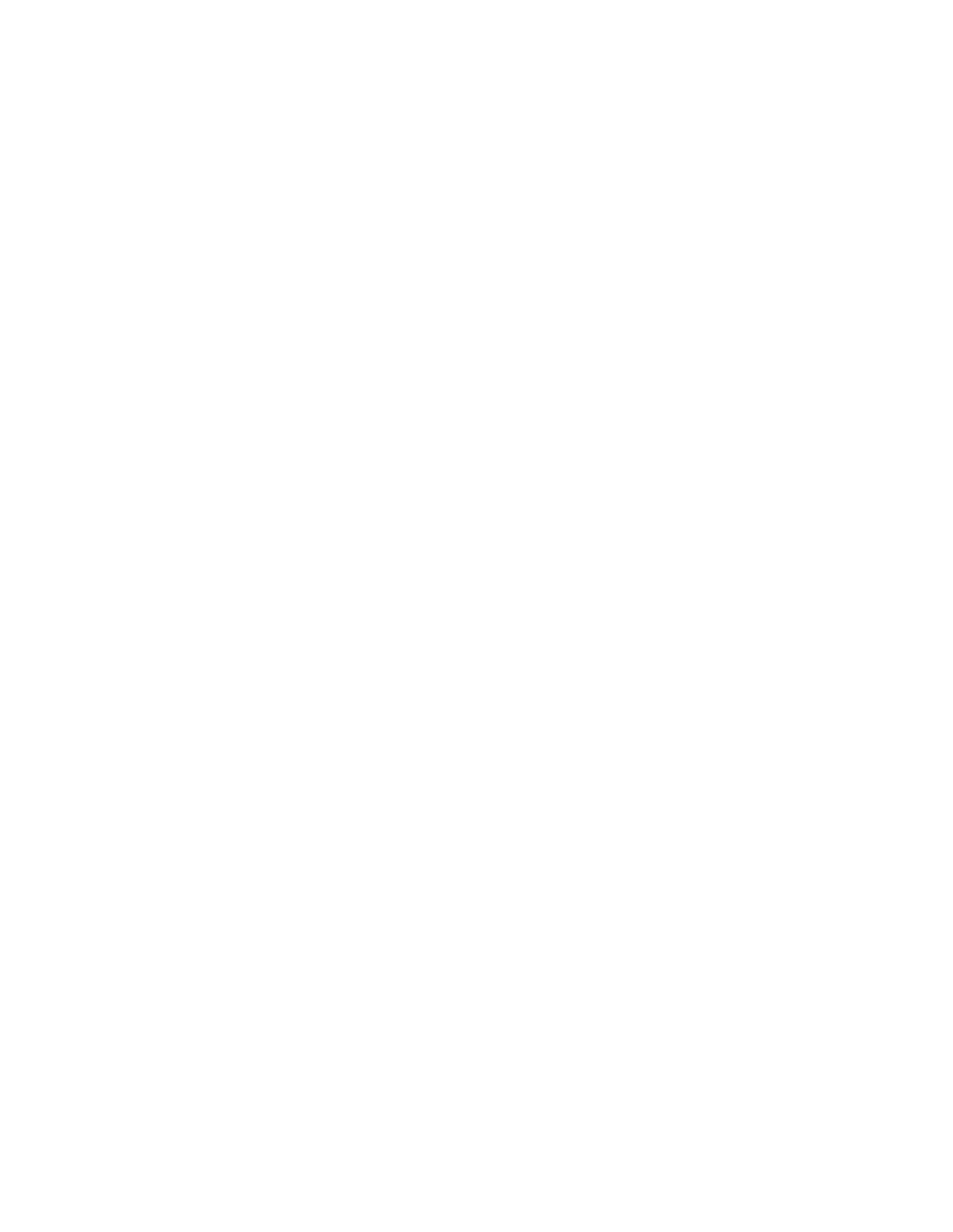#### **APPENDIX 2. LOFT DEBRIEFING PERFORMANCE INDICATORS**

The effective line-oriented flight training (LOFT) facilitator leads the flightcrew through a selfcritique of their own behavior and of their crew performance during the simulation. The debriefing and crew analysis include both technical and crew resource management (CRM) discussion topics. Positive points of crew performance are discussed as well as those needing improvement. At the conclusion of the session, key learning points are summarized covering all participants, including the instructor. A strong sense of training accomplishment and learning is taken away from the session.

The following performance markers may be used to evaluate the LOFT facilitator's performance in the debrief/critique phase of LOFT.

**a.** Actively states the debriefing and critique agenda and solicits topics from the crew on items that they would like to cover; sets time limits.

**b.** Asks the crew for their appraisal of the mission overall.

**c.** States his/her own perceptions of the LOFT while guarding against making the crew defensive. Comments are as objective as possible and focus on performance.

**d.** Shows appropriate incidents using videotape of the LOFT session, including examples of technical and CRM performance, and selects tape segments for discussion illustrating behaviors that feature the crew performance markers.

**e.** Effectively blends technical and CRM feedback in the debriefing; does not preach to the crew, but does not omit items worthy of crew discussion.

**f.** Is patient, and is constructive in probing into key areas where improvement is needed.

**g.** Ensures that all crewmembers participate in the discussion, and effectively draws out quiet or hostile crewmembers.

**h.** Provides a clear summary of key learning points.

**i.** Asks the crew for specific feedback on his/her performance.

**j.** Is effective in both technical and CRM debriefing.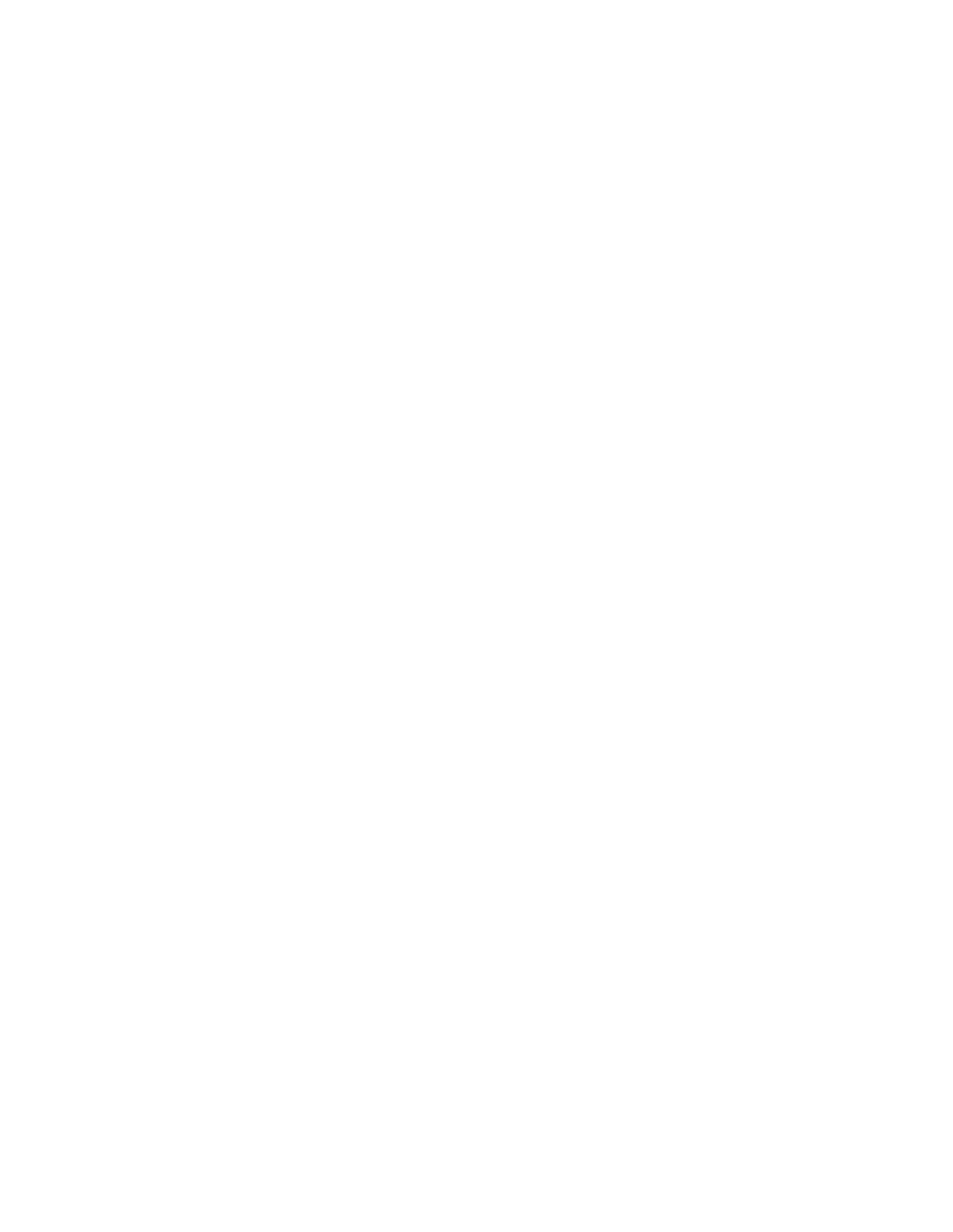# **APPENDIX 3. APPROPRIATE CRM TRAINING TOPICS**

#### **1. BACKGROUND INFORMATION.**

**a.** Findings coming from accident investigations have consistently pointed to the fact that human errors contribute to most aviation accidents.

**b.** Research findings suggest that crew resource management (CRM) training can result in significant improvements in flightcrew performance. CRM training is seen as an effective approach to reducing human errors and increasing aviation safety.

**c.** Aviation safety information is readily available on the Internet. Many Web sites contain valuable source materials and reference materials that may be helpful in developing CRM training. Web sites commonly link to other Web sites containing related material. Aviation-related Web sites maintained by U.S. Government agencies include the following:

- **(1)** National Aeronautics and Space Administration (NASA), [http://www.nasa.gov.](http://www.nasa.gov/)
- **(2)** National Transportation Safety Board (NTSB), [http://www.ntsb.gov.](http://www.ntsb.gov/)
- **(3)** Federal Aviation Administration (FAA), [http://www.faa.gov](http://www.faa.gov/).

**2. TRAINING TOPICS, PRINCIPLES, AND TECHNIQUES.** It is recommended that CRM training include the curriculum topics described in paragraph 12 of the Advisory Circular (AC) and the following topics, principles, and techniques:

**a.** Theory and practice in using communication, decisionmaking, and team building techniques and skills.

**b.** Theory and practice in using proper supervision techniques (i.e., captains working with first officers).

**c.** Theory and practice in selecting and using interventions needed to correct flying errors made by either pilot, especially during critical phases of flight. These interventions may include, but not be limited to, communication, assertion, decisionmaking, risk assessment, and situation awareness skills.

**d.** During Line Operational Simulation training, information, and practice of nonflying pilot functions (i.e., monitoring and challenging pilot functions, and monitoring and challenging errors made by other crewmembers for flight engineers, first officers, and captains). Training will alert flightcrews of hazards caused by tactical decision errors, which are actually errors of omission. Practice in monitoring, challenging, and mitigating errors, especially during taxi operations, should be included. These skills are important to minimize procedural errors that may occur as a result of inadequately performed checklists.

**e.** Training for check airmen in methods that can be used to enhance the monitoring and challenging functions of both captains and first officers. The check airmen training should include the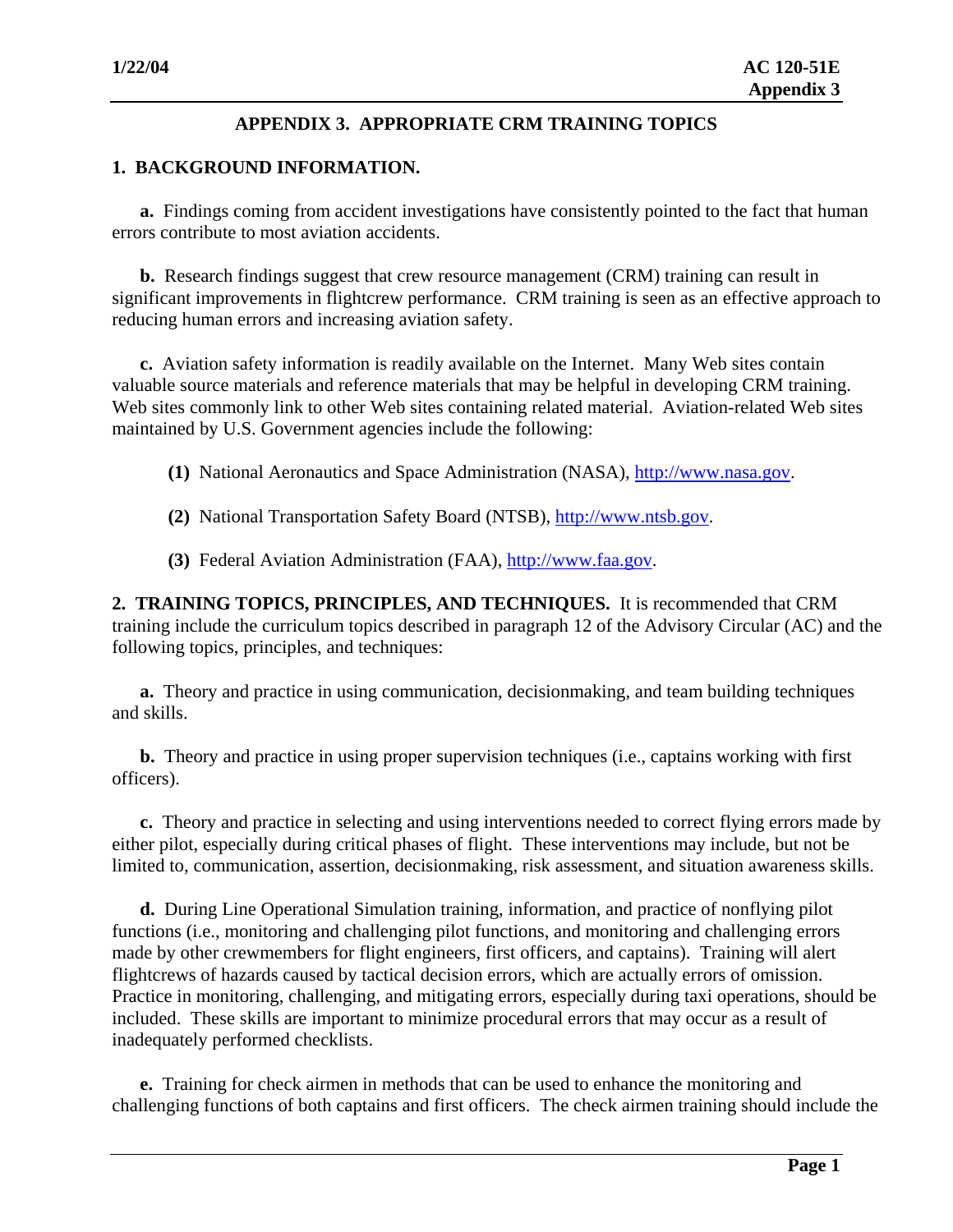message that appropriate questioning among pilots is a desirable CRM behavior and part of the corporate safety culture; further, that such questioning is encouraged, and that there will be no negative repercussions for appropriate questioning of one pilot's decision or action by another pilot.

**f.** Training for new first officers in performing the role of the pilot monitoring (PM) to establish a positive attitude toward monitoring and challenging errors made by the pilot flying (PF). Training should stress that appropriate questioning is encouraged as a desirable CRM behavior, and that there will be no negative repercussions for appropriate questioning of one pilot's decision or action by another pilot.

**g.** Training for captains in giving and receiving challenges of errors. Training should stress that appropriate questioning is encouraged as a desirable CRM behavior, and that there will be no negative repercussions for appropriate questioning of one pilot's decision or action by another pilot.

**h.** Factual information about the detrimental effects of fatigue and strategies for avoiding and countering its effects.

**i.** Training for crewmembers that identifies conditions in which additional vigilance is required, such as holding in icing or near convective activity. Training should emphasize the need for maximum situation awareness and the appropriateness of sterile cockpit discipline, regardless of altitude. Scenario-based flight simulator training in ground taxi operations should emphasize flightcrew vigilance in avoiding runway incursions.

**j.** Training that identifies appropriate levels of automation to promote situation awareness and effective management of workload.

**k.** Use of autopilot in inflight icing. All flightcrew members should clearly understand their aircraft's susceptibility to inflight icing and should monitor inflight ice accretion by all means available. One effective means of monitoring ice accretion might be to disconnect the autopilot at intervals, if doing so is consistent with the approved procedures contained in the airplane flight manual.

**l.** Training for crewmembers in appropriate responses when passengers intimidate, abuse, or interfere with crewmember performance of safety duties. Training should address crew coordination and actions, which might defuse the situation. See AC 120-65, Interference with Crewmembers in the Performance of their Duties, dated October 18, 1996. Training should include specific communication topics, such as conflict resolution, with particular attention to the most serious passenger interference, attempted hijack.

**m.** Line-oriented flight training (LOFT) or special purpose operational training (SPOT) for cockpit crewmembers, which addresses appropriate responses to the effects of pitot-static system anomalies, such as a blocked pitot tube. Emphasis should be on situation awareness, inquiry/advocacy/ assertion, and crew coordination, when flight instruments act abnormally.